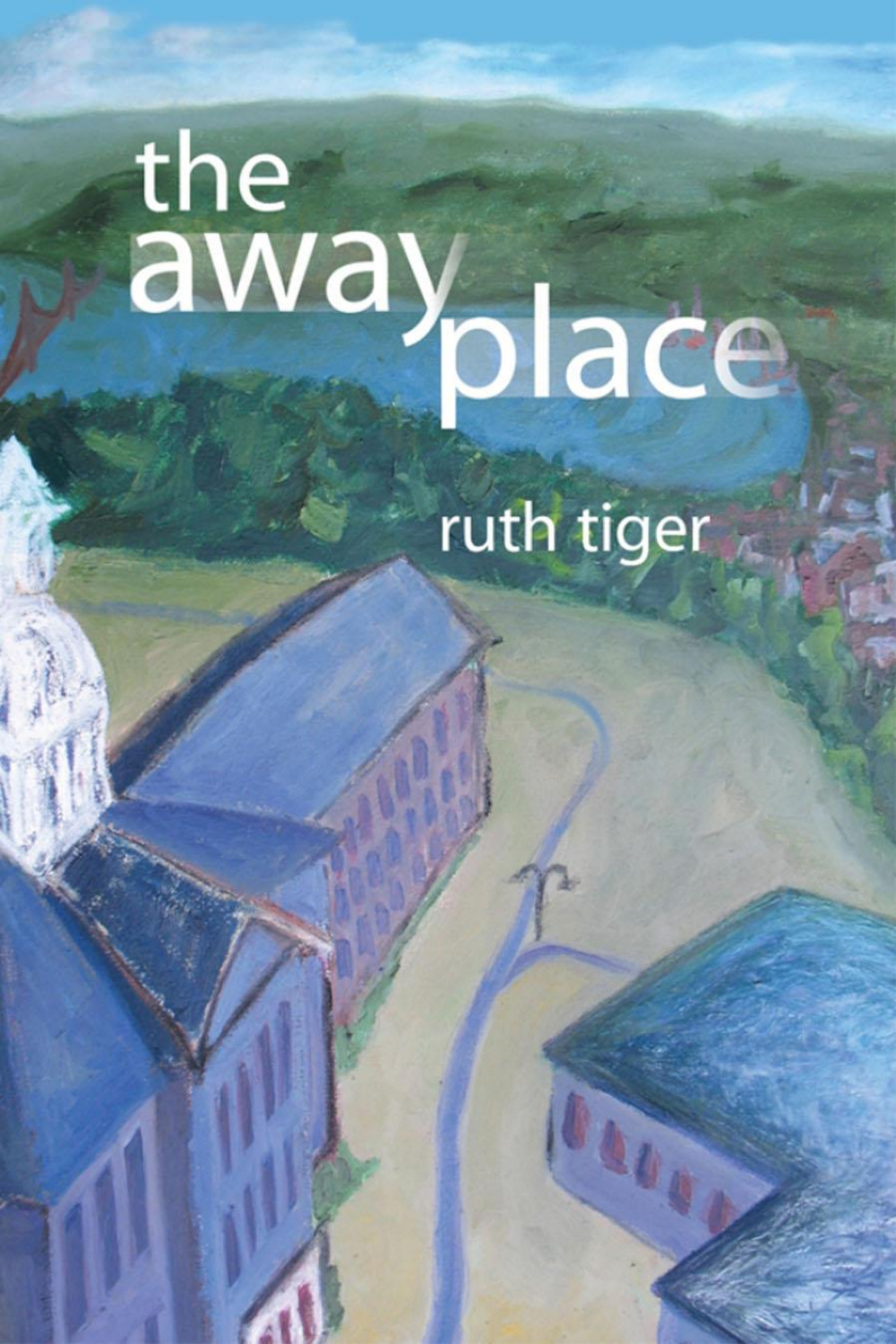# The Away Place



## Ruth Tiger

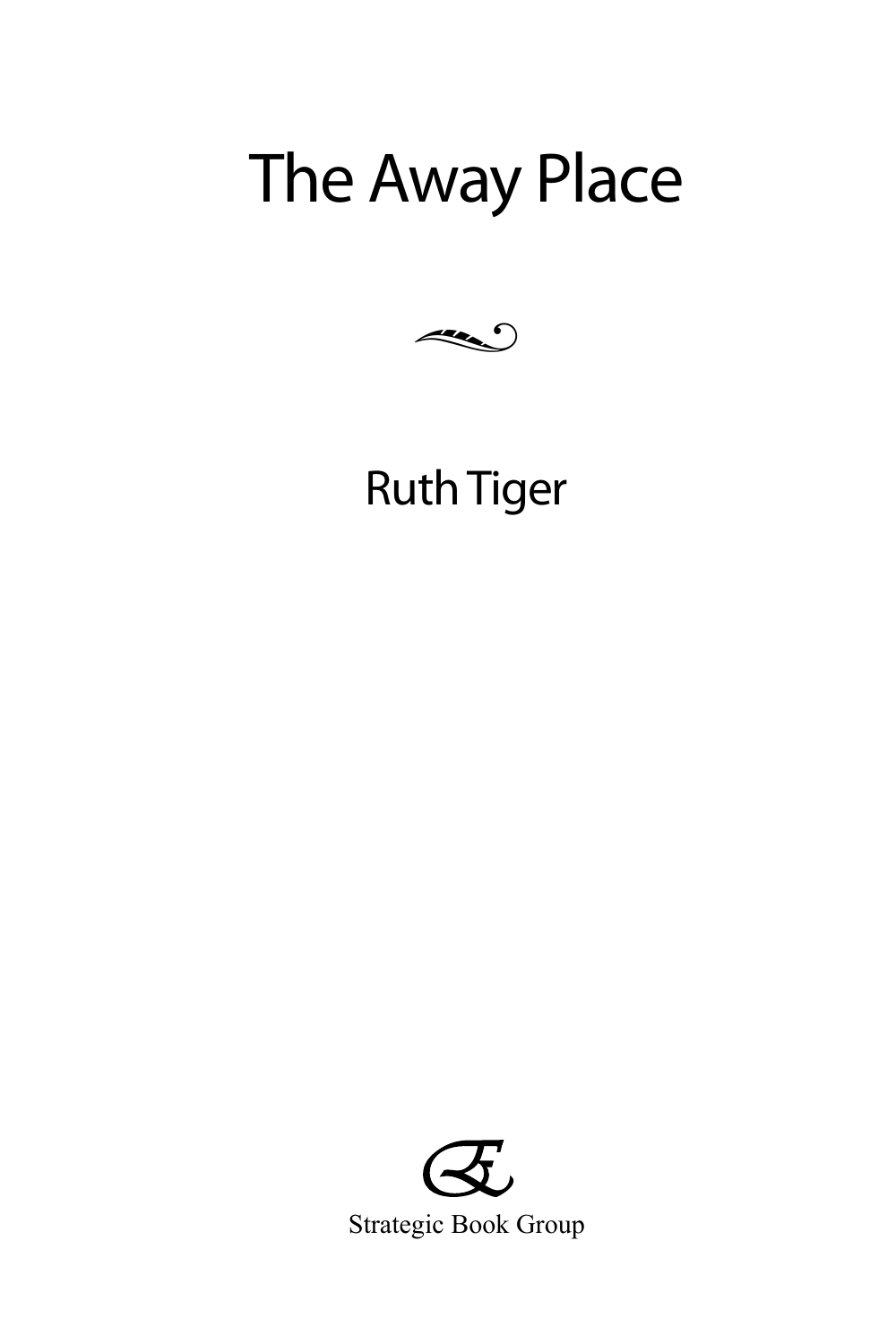Copyright © 2009 All rights reserved – Ruth Tiger Hardcover version published in 2009. Softcover version published in 2011.

This novel is a work of fiction. Though based on the author's experiences, all names, characters, places and incidents have been changed and fictionalized. Any resemblance to individuals or events is coincidental.

Cover Art: Siri Tiger © 2009. All rights reserved.

Dedication Art: "Lou" by Lauretta Davies © 2009. All rights reserved.

No part of this book may be reproduced or transmitted in any form or by any means, graphic, electronic, or mechanical, including photocopying, recording, taping, or by any information storage retrieval system, without the permission, in writing, from the publisher.

Strategic Book Group P.O. Box 333 Durham, CT 06422

www.StrategicBookClub.com

ISBN: 978-1-62212-522-7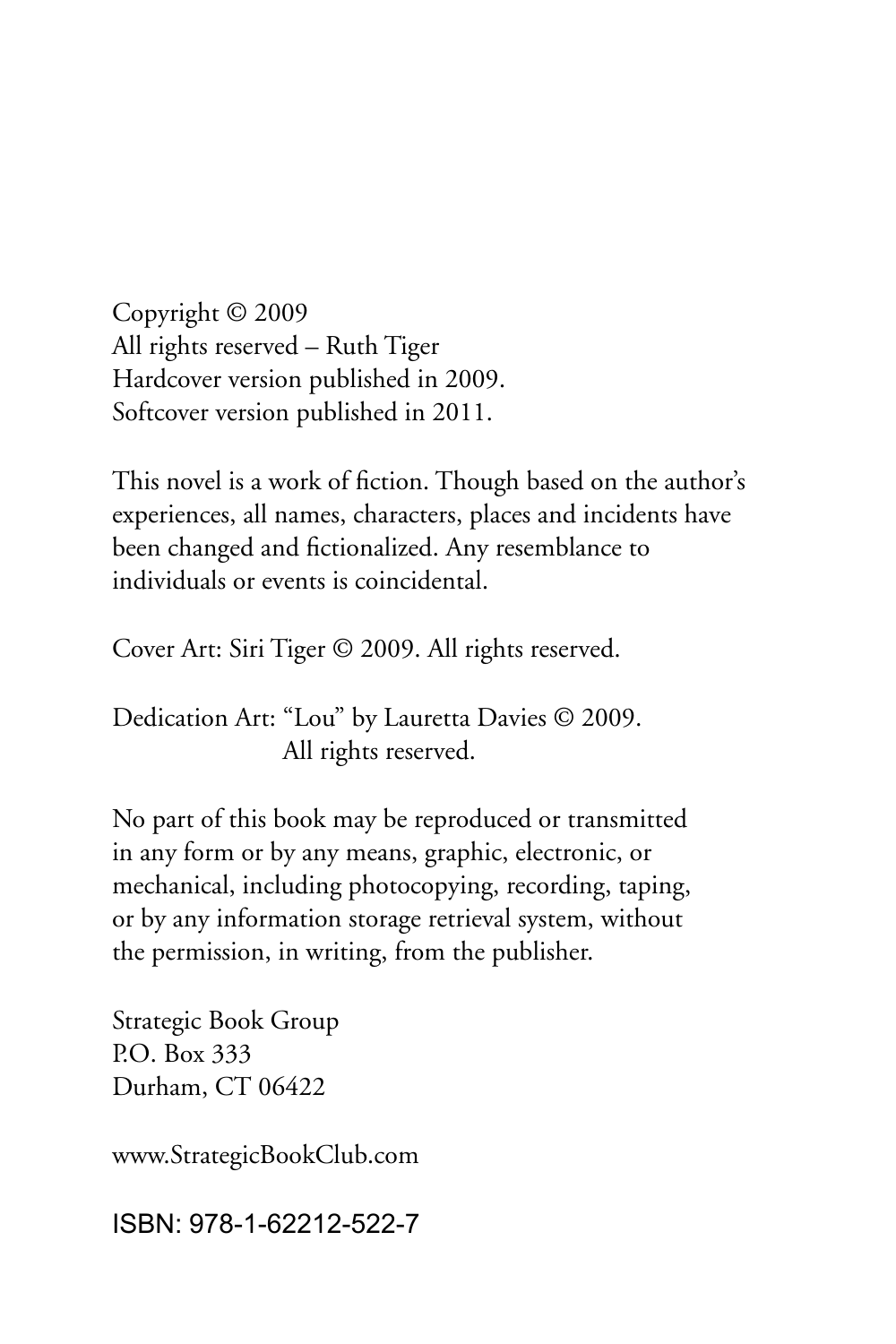# Dedication

To Lou and the others who made it out, and to those who didn't

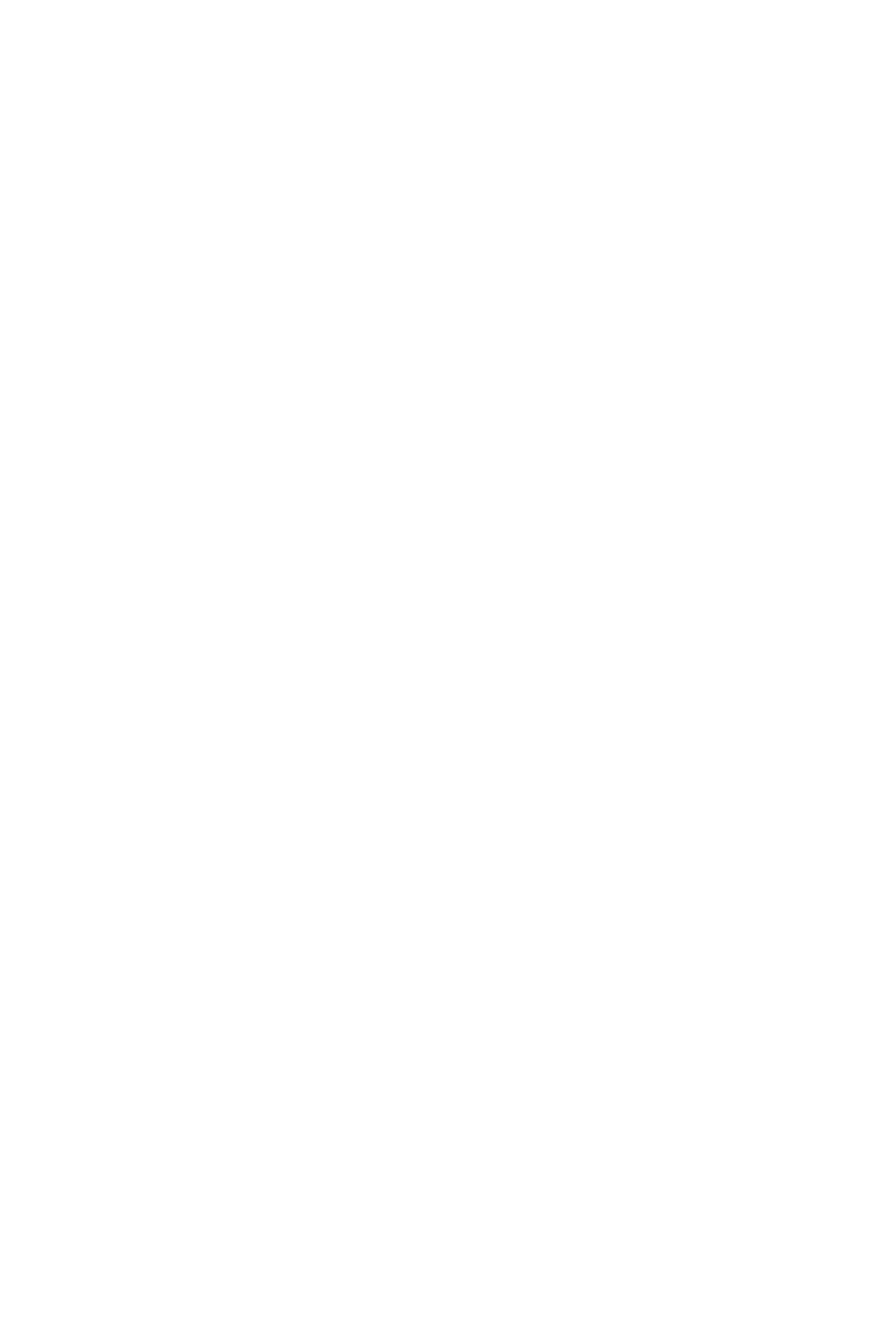# Acknowledgements

The writing of this book has been a long journey, from tossing around the seeds of the idea on our back deck in Denver in the early 1980s to its fruition many years later. The funny, tragic, and even bizarre events of those with whom my husband and I have worked, and whom we knew and loved, seemed like a story that must be told. Important rights were established for those with disabilities since the 1970s yet it is vital to remember both how far we have come from the days of habitual institutionalization, and that there is still far to go in giving equal opportunities to the most vulnerable among us. This book attempts to give a snapshot into the lives of institutionalized individuals and the life-changing opportunities that occurred when they were integrated into a world they knew nothing about, in John's words, *The Away Place*.

I could not have written this book without the love and support of many people in my life; those who shared these experiences, those who encouraged me to keep writing, and those who believed I could do this. My loving thanks first goes to my husband, Alan, who put up with my early morning hours of writing for so many years and for his constant encouragement and unfailing faith in me. He lived through many of the events in the book; this story is not only mine, but his, as well. I am also thankful to my writing partners who read and reread my book and were honest with me: Connie Conally, Sandy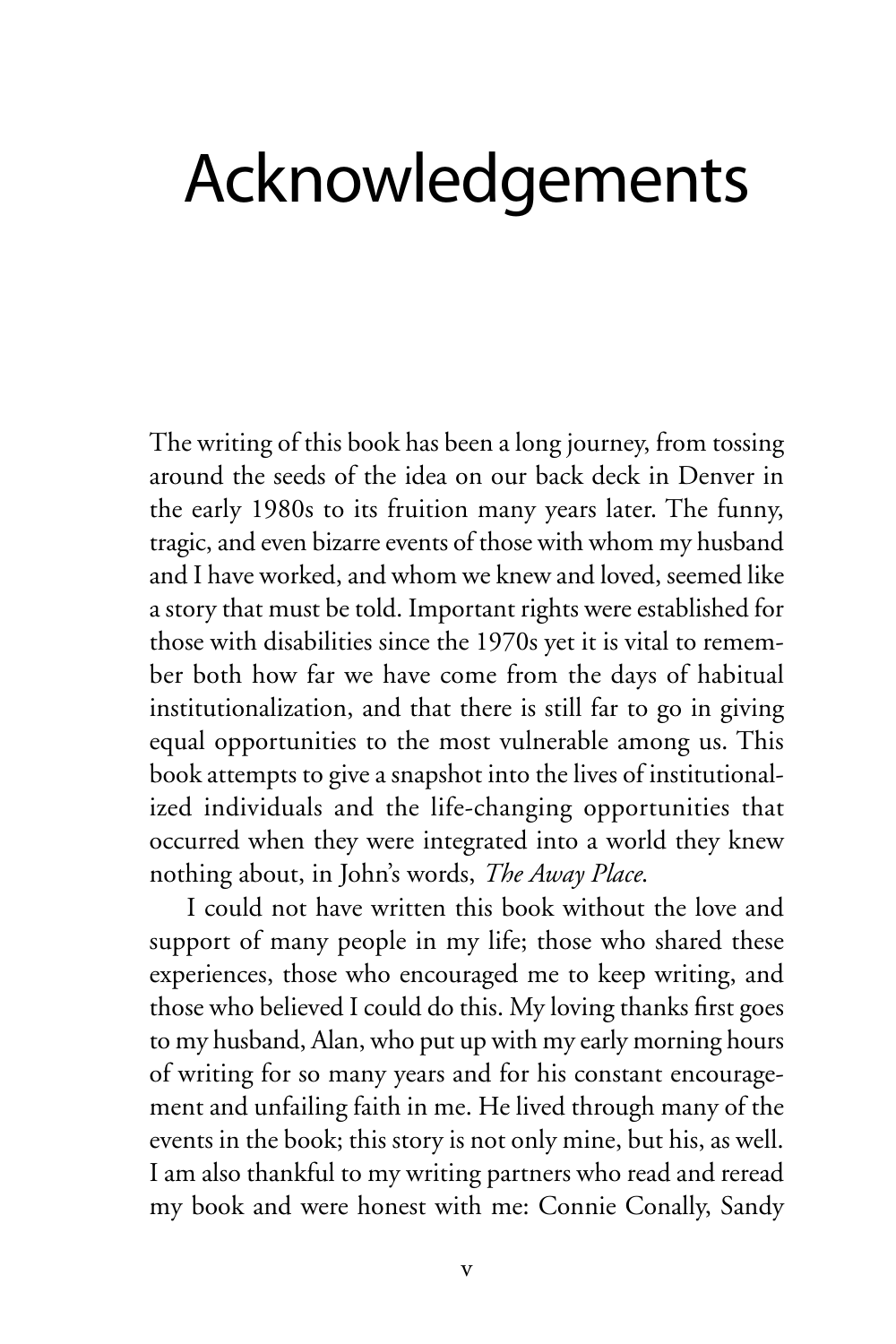Johanson, Sheryl Rogel, Shari Shelton, Betsy Sherman, and my sister, Carolyn Westberg. My thanks goes to others who supported me in many ways: Lauretta Davies for her wonderful painting of "Lou," my daughter, foremost fan and painter par excellence, Siri Tiger, who translated my concept of Larkspur into the cover design, and to my late mother, Alvera Westberg, who modeled a life-long love of writing. I also want to thank Eloquent Books for working so efficiently and quickly to bring this work to publication. Most of all, I am grateful to the many individuals with significant disabilities whom I have known, none of whom can read this book. Working with these special and challenging people has been my joy, sometimes my sorrow, and one of the great privileges of my life.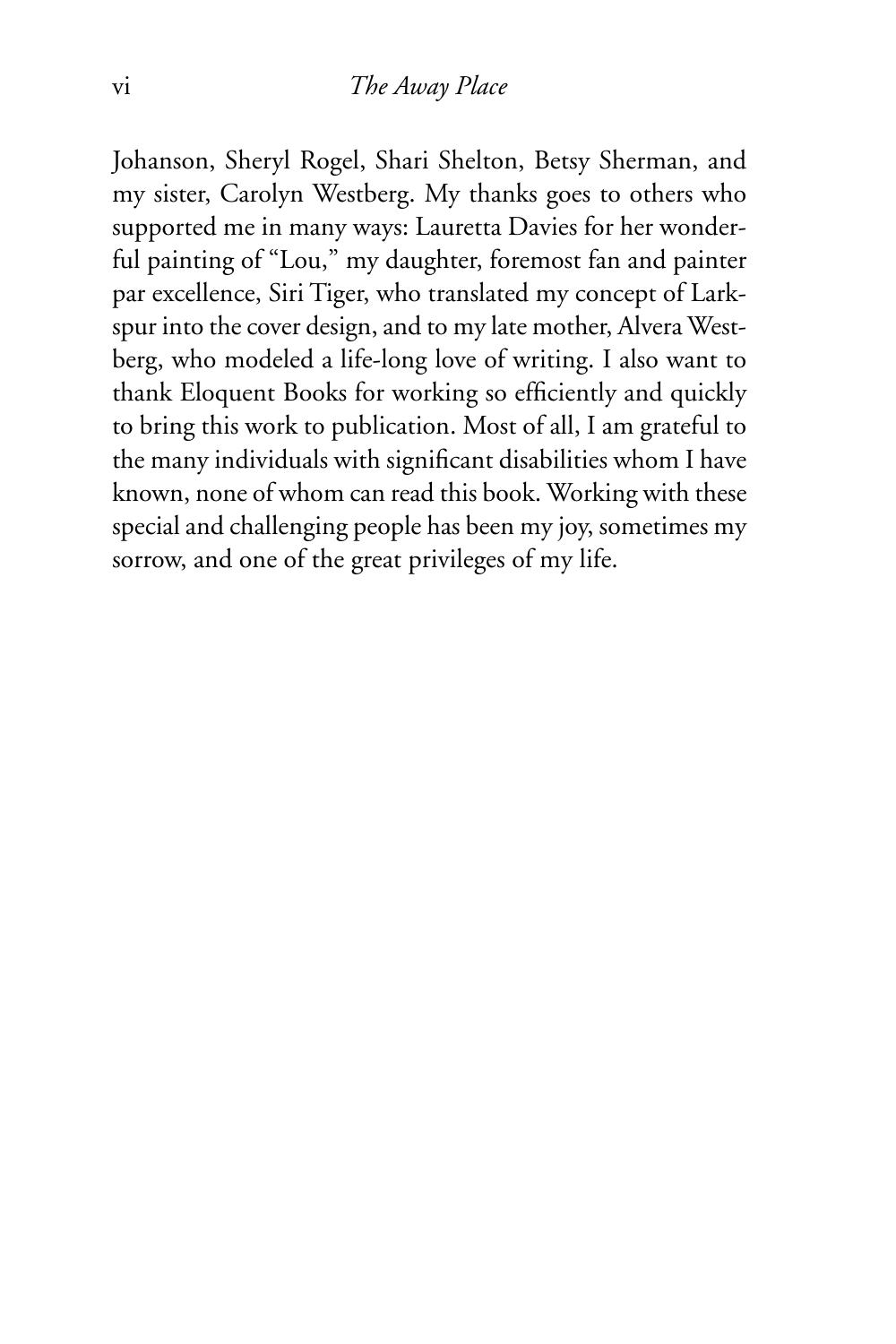# Chapter 1 Larkspur

The urge to pee woke him. John thought about getting up, but what if the Mean Man was still here? He tugged the sheet down from his face and peered to his left to see if Lonnie was awake yet. The sheet-covered form in the bed next to his was still, as were all the others. A narrow window near the top of the wall was faintly gray. Any minute the wake-up call would come.

Instinctively, John fingered his ear. It was lumpy from all the pulling. The Mean Man was the worst at that. Nurse Julette called it cauliflower ear. She told John she was trying to stop the ward techs from pulling on ears, but they kept doing it anyway, especially when she wasn't there.

Soon the impulse became too powerful. John swung his bad leg over the side of the bed. He stood up slowly, testing to be sure it would bear his weight. Then he tiptoed toward the toilet room, trying not to let the flats of his feet touch the cold floor. He passed the row of beds that lined the white walls on both sides of the sleeping room, each bed containing a white wrapped figure. In the light of the bare bulbs overhead, they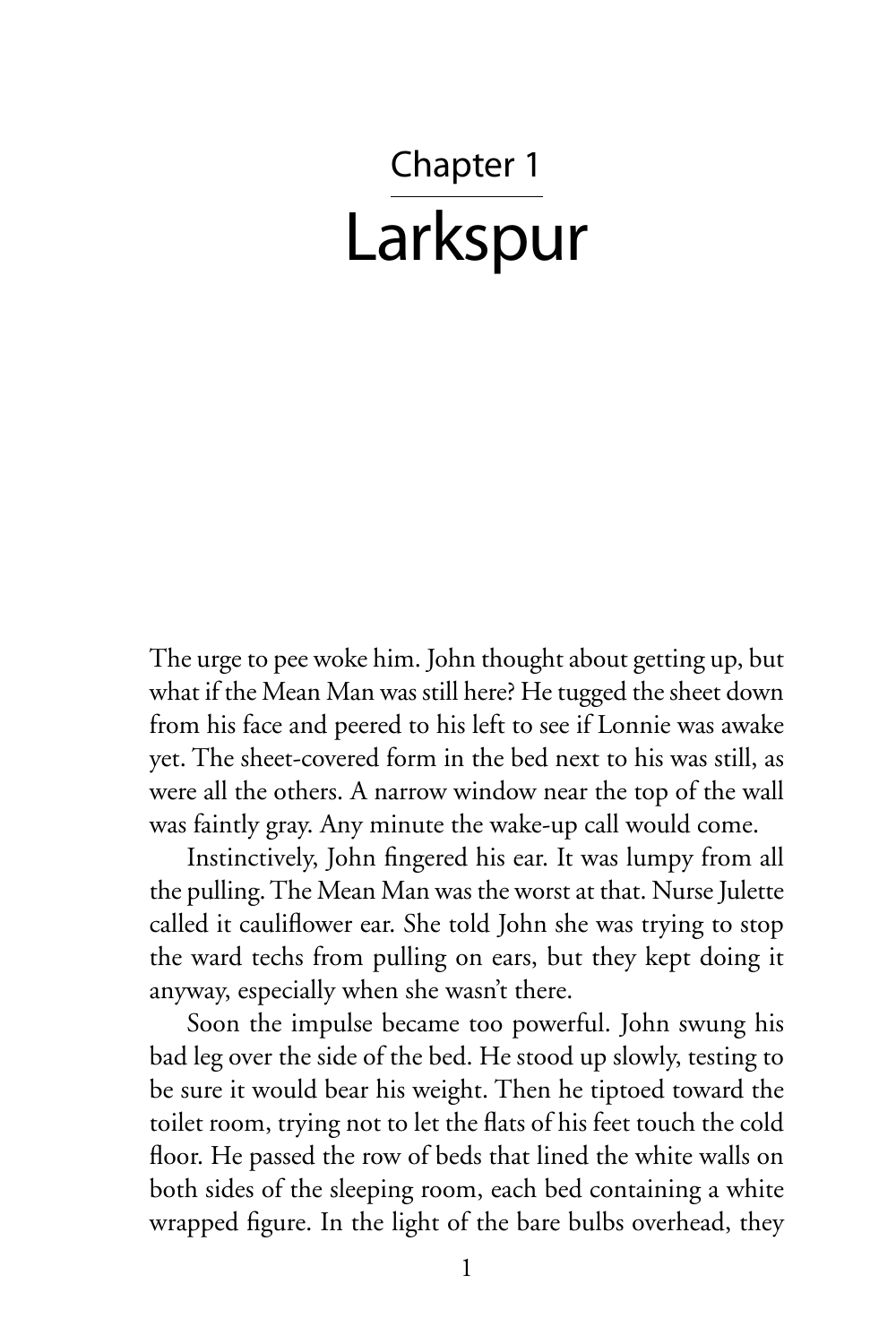looked like mummies. Everyone, including John, kept the sheets over their eyes to ward off the glaring lights. The techs kept them on all night for safety, they said.

Barney-the-Giant's enormous feet poked out from the end of his bed. John resisted the temptation to tickle them. He knew that Barney-the-Giant would roar awake and that would surely bring the Mean Man running. As he passed Timmy's giant-size crib, John noticed Timmy was already awake, writhing under the covers. Hurrying past, he decided he would stop to talk to Timmy on his way back.

John held himself as he shuffled quickly toward the toilet room, mumbling softly so the Mean Man wouldn't hear, "Gotta pee. Oh, gotta pee bad."

He sat down on his favorite toilet, the one near the wall where he could hang on. The tingle of relief made him sigh. He absently glanced down the row of black-seated toilets that stood out against the white of the tile floor. Just around the corner were the showers. John didn't like them. The drain in the center of the floor sucked the water down, and when he was wet, John had trouble maneuvering this slope. He had fallen more than once and was secretly afraid he might get sucked down the drain. At least that's what the Mean Man had told him once.

John pushed the silver flusher with his foot. Water whooshed down loudly and he cringed. He hoped the Mean Man had his radio turned on loud. John stopped at the clouded mirror above one of the sinks and gazed at his reflection. His hair was getting long, curling over his ears a bit. The barber would probably come this week. John's eyes were slanted, folds of skin partly covering them. Cookie said he looked Chinese. She told him he was a Mongoloid, but John wasn't sure what that meant. He peered at his flat nose then stuck his finger up his nostril. John's tongue was thick and fell out of his mouth as he con-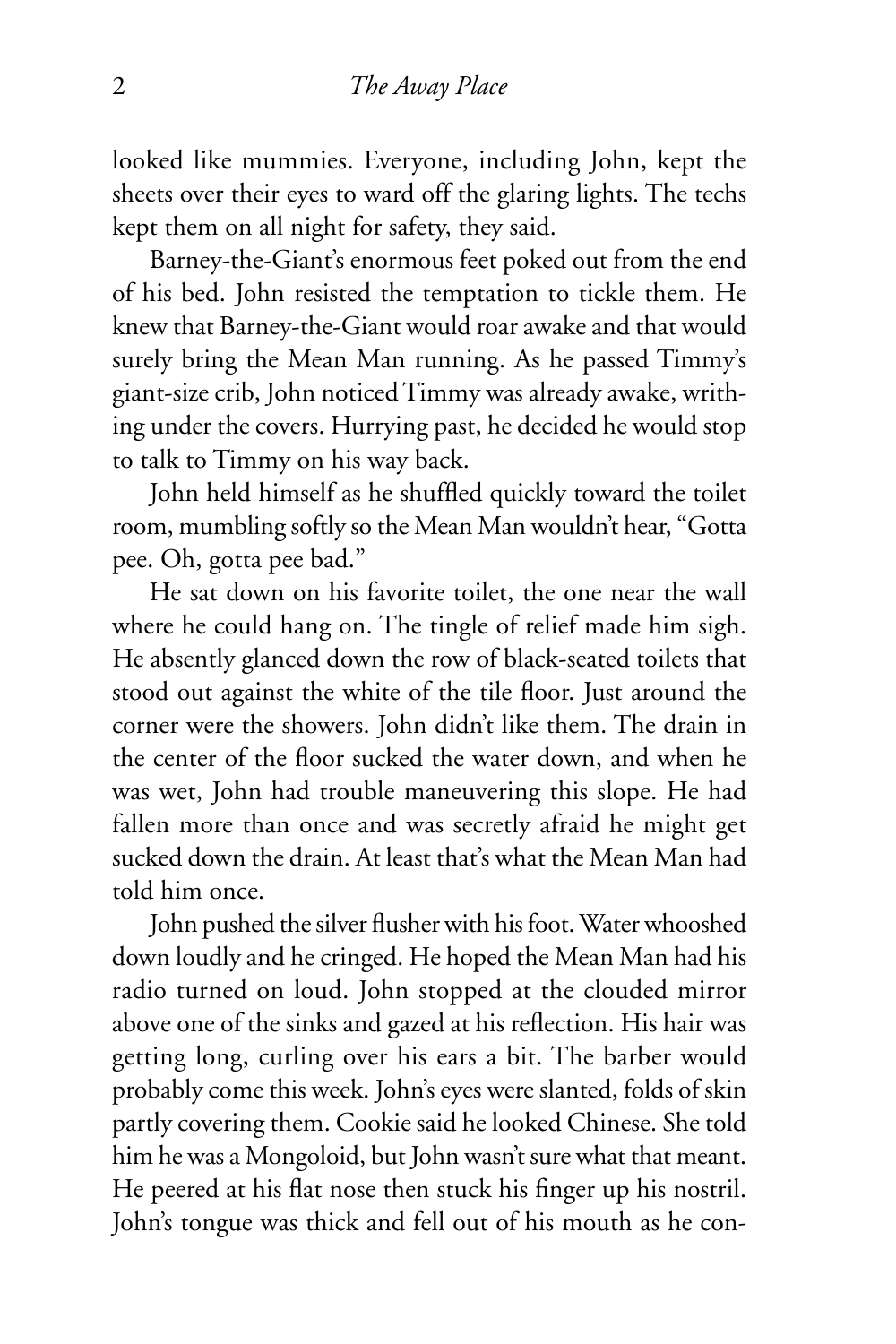centrated on exploring. Finding nothing, he swept his hair back from his forehead with his stubby fingers and slurped his tongue back into his mouth. He thought of the Mean Man and quickly headed back to bed to wait for Cookie, his favorite tech, to arrive and waken them. Just as he turned the corner, intently watching his bare feet, he nearly smacked right into Cookie. They both jumped.

"'S'cuse me!" she frowned. But John could tell she wasn't mad. Her brown jiggly face shook reprovingly. She had the biggest cheeks he'd ever seen and tiny black eyes with deep creases around them. Her eyes were smiling behind the frown. "You gotta watch where yer goin', Johnny boy. I was just comin' to wake ya'll."

"Sowy, Cookie." He patted her cheek and frowned empathetically. "Me sca'e you?"

She rubbed his shoulder. "Nah, I'm just jumpy."

"You hab good sweep?" he asked.

"Just dandy, Johnny boy. I always sleep like a baby. And you?"

"Me hab bad dweam." That always got her sympathy.

"Again?" She put her hands on her hips and cocked her head to one side, her eyebrows scrunching up in the middle.

"Yep. Icky hands pokin' me." John wiggled his fingers toward her face in a spooky way.

She pushed him back. "Git outa here. You know I don't like that stuff."

"Sowy." John hugged her then pushed away and looked into her smiling eyes. "Wo'k day t'day?"

"Yes sir, it's a workday all right. And it's a special day for you, I heard."

"My bi'fday?" John's eyes widened hopefully.

"No, your birthday is in October. It's only January. Some woman named Sarah something or other is comin' to talk to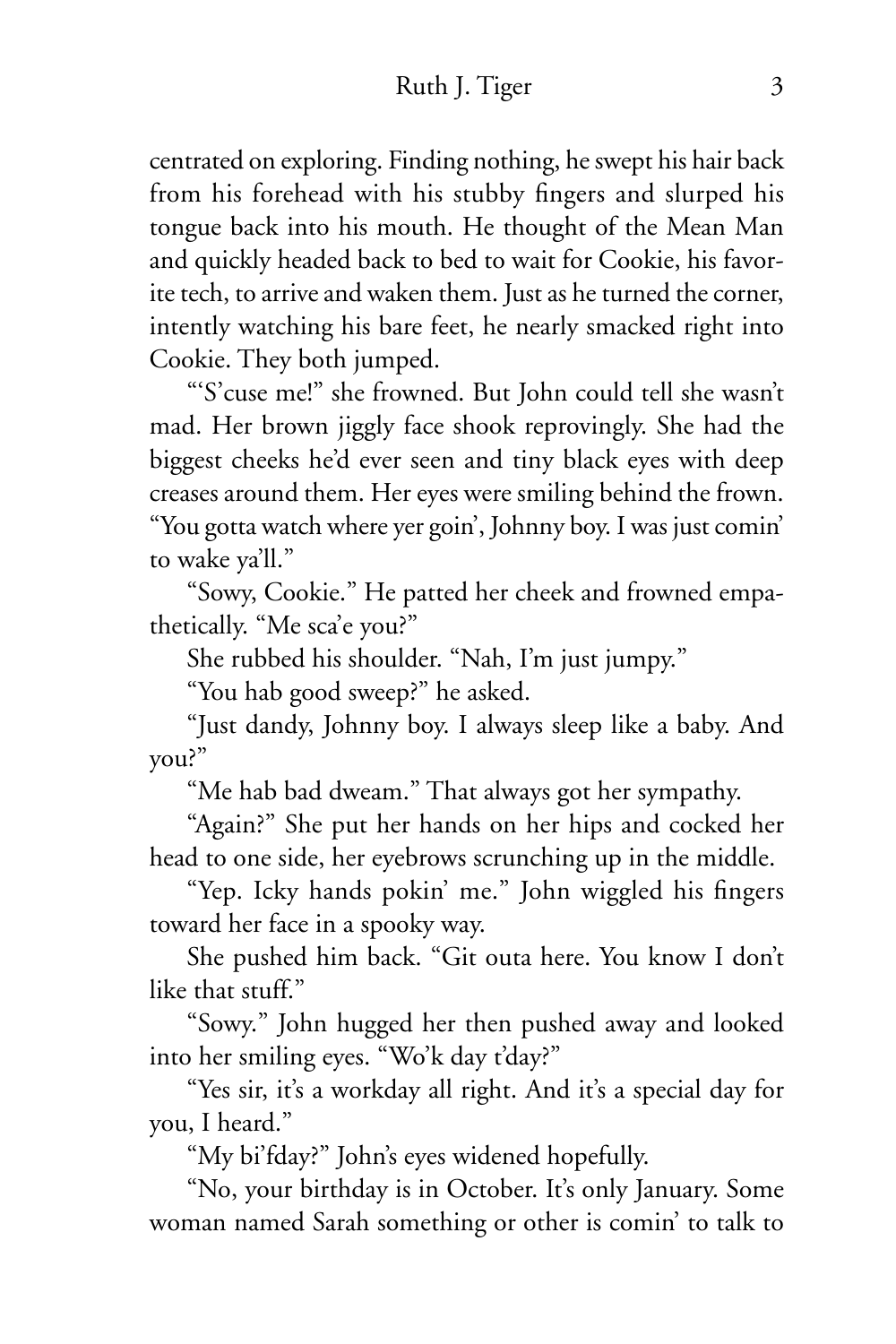you about some experiment, taking kids out of here. I don't know. Anyway, your name came up and she's going to be here after lunch to see you." Cookie turned John around and patted his butt. "Time to git everybody up around here."

John followed her down the aisle between the rows of beds. He could see her dark skin right through the thin white tech dress. Her short sleeves were tight and her chubby arms bulged out from under them. John had known Cookie ever since he came to Starlight, more Christmases ago than John could count.

Cookie pulled the little bell out of her pocket and handed it to John. "Go ahead, Johnny."

He shook it hard. The mummies sprang to life.

Cookie walked down the aisle and called out the same thing she did every day, "Rise and shine! Up and at 'em you passel of sleepyheads!"

All but two boys scrambled from their sheets and trudged in their pajamas to the toilet room. Timmy lay in his crib, helpless. His arms flailed and he grunted loudly.

Cookie pulled the sheet off Timmy. "Good mornin', Mr. Tim. I'll send Marley back to help you in just a minute."

*Oh, good,* John thought. *The Mean Man is gone and it's just brown-toothed Marley*.

Timmy grinned up at her. His mouth was open wide and his arms drew back beside his head. He was arched backward uncomfortably, but John knew that's just how his body moved. Timmy couldn't do anything for himself. He was fairly new to their ward. Marley said he was a veggie, but he wasn't. When John talked to him, he could tell Timmy understood. He even talked, though John couldn't always understand him. Cookie didn't believe it.

"Ga man!" Timmy chewed exaggeratedly around the words.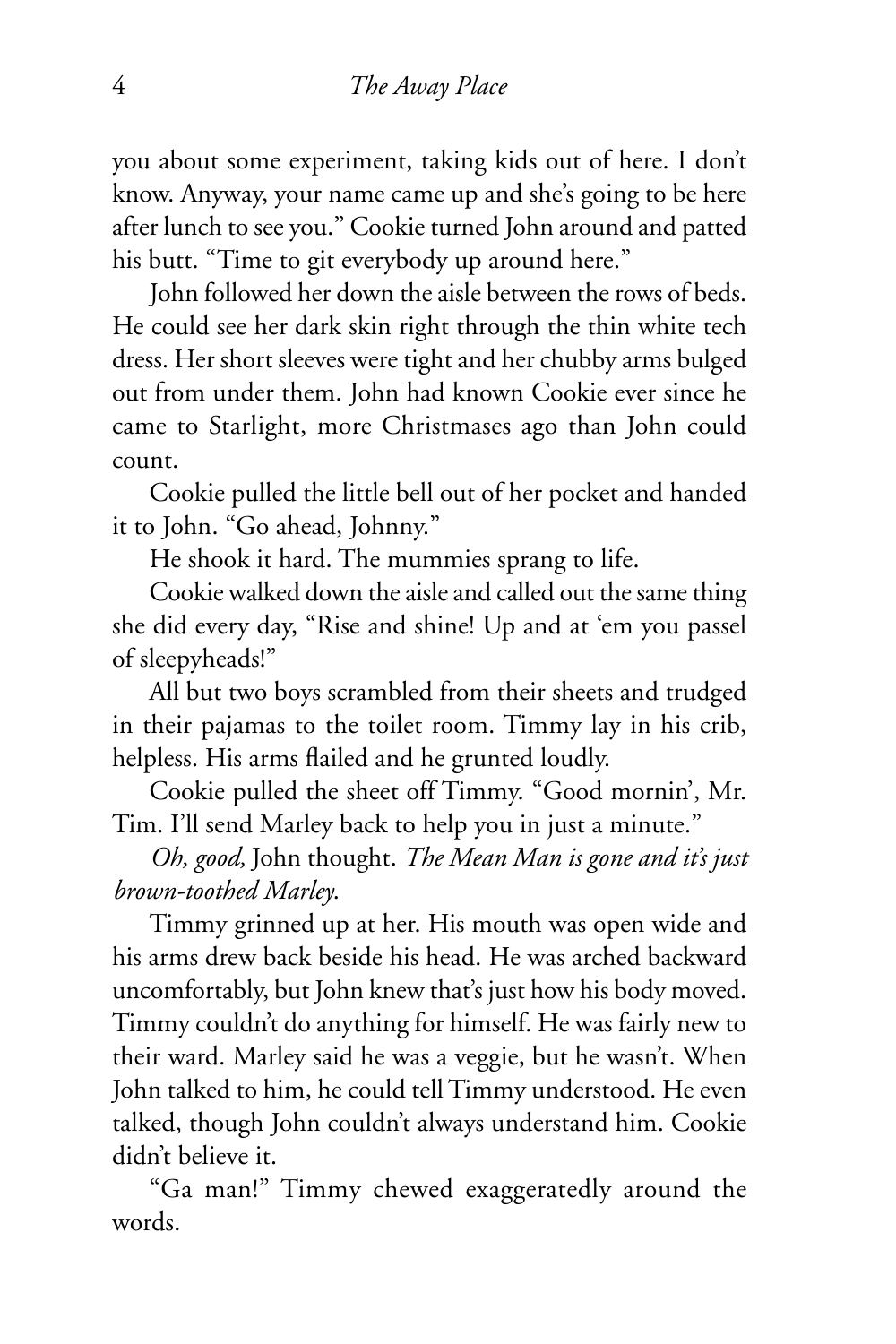"Him say, good mornin'," John told Cookie.

"That's what you tell me," she said. "Sounds like gibberish to me." She patted Timmy's leg and walked on down the aisle.

Timmy's smile faded as John moved away. John wished he could help him but he had to get Lonnie dressed so they wouldn't be late.

Walking on ahead, Cookie shook Lonnie's foot. He was the other figure who hadn't risen. "That means you, too, boy." Then Cookie meandered out the other door to go over to the girl's side, just like she did every morning.

John hurried to Lonnie's bed. He sat down beside the white bump and bounced it up and down. "Wake up, Yonnie. Time fo' bweakfas'."

Lonnie didn't stir beneath the sheet. John jerked the sheet down. Lonnie's smiling face peered upward.

"Oh, you," John laughed. "You 'wake. You jokin' me. Git up now!"

Lonnie's face was much like John's, slanted eyes and wide mouth, his over-sized tongue often curling out. Cookie said he had the Mongolism, too. Lonnie wiggled his fingers in a baby wave right at John's face.

"Git up," John commanded, ignoring the wave. "Me bewy hungwy! Us gotta huwy!"

Slowly, Lonnie lifted his head, then his shoulders, then his waist and hips, in one long smooth gliding motion. Shot with slug juice, that's what Cookie said Lonnie was. He moved so slowly that finally John couldn't stand it.

"You too swow." He pulled Lonnie's arms until he sat upright.

Lonnie pushed John's hands away and carefully knotted his legs like a pretzel. He was not in a hurry. He stared at John, grinning. His tongue slipped out and explored his chin. Then he tried to tickle John's neck.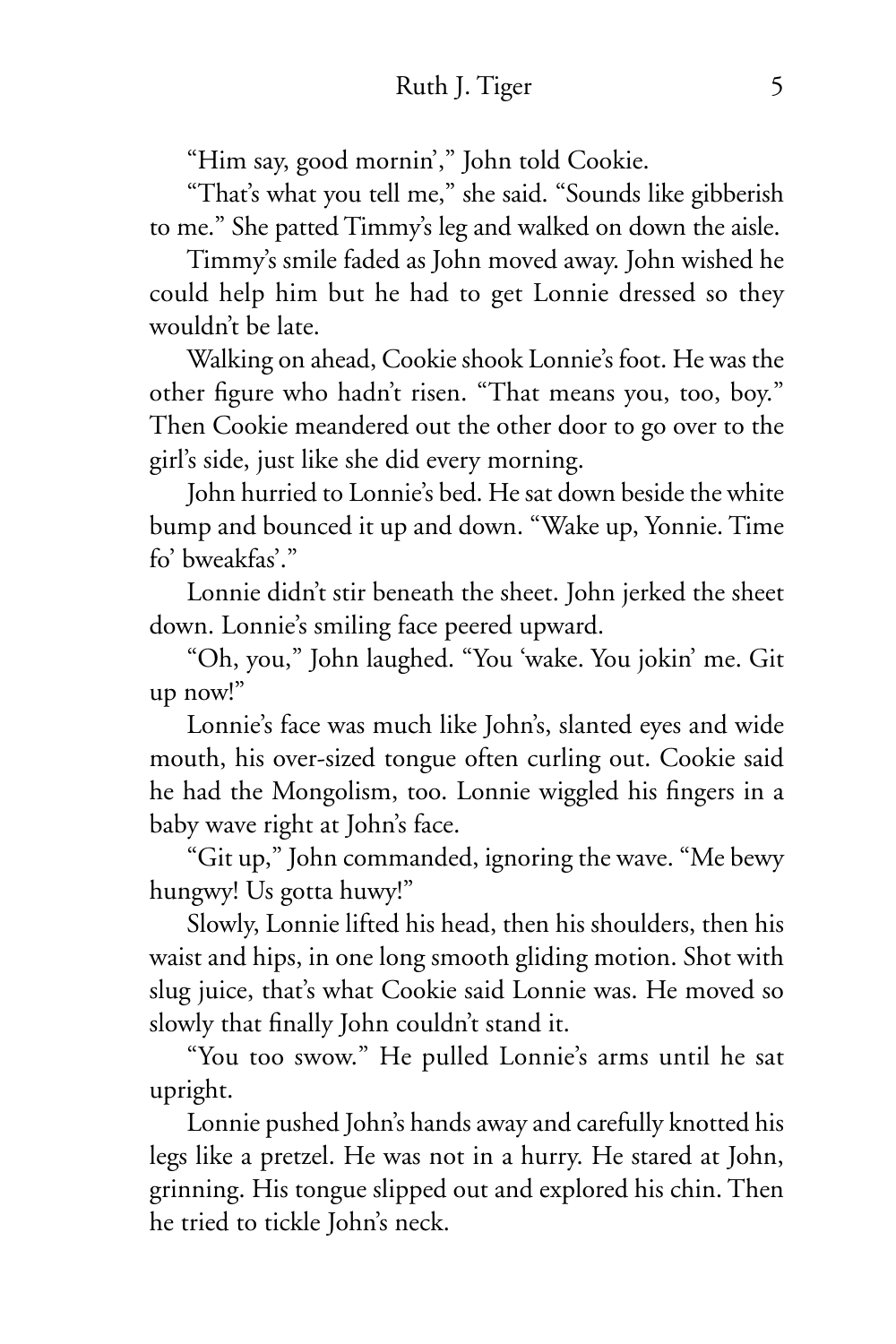John shrugged his shoulders up to cut off the tickle. "Come on, Yonnie. No ticko'. Me get dwessed. You, too."

John opened one of his two dresser drawers and pulled out his clothes—a blue pullover sweatshirt, jeans, socks and underwear. Cookie said they ought to change their underwear every day, but if he was in a hurry John didn't always do it. He looked around and saw that Marley had come in and was struggling to get Timmy dressed. John decided he better change his underwear today. He lined everything up on his bed in the order he would put it on, then stripped. He liked to dress from the bottom up, socks first. Because of his bad hip, John had to put them on from behind, slipping his hand into the sock, pulling it inside out and then rolling it up over his foot while it stretched out behind him. Underwear was easy but he had trouble with the jeans. This pair had no button at the top. John's fingers were thick and he fumbled with the tiny clasp on the zipper before working it up. He slipped on the sweatshirt then teased his loafers out from under the bed with his toes so he didn't have to bend down. Bending down hurt his hip.

Quickly John smoothed the sheet and blanket on his bed and tucked them in all around. He fluffed up his pillow. All done.

Satisfied, he glanced over at Lonnie. He hadn't moved. Lonnie sat in the center of his bed, legs crossed, finger-flicking. Tap, flick, tap, flick, tap, flick. The baby finger of his right hand flicked against the thumb of his other hand, palms open like he was fanning himself. He chewed on his massive tongue, making a squeaking noise.

"Yonnie!" John glowered, hands on his hips trying to look like Cookie. He tapped his foot impatiently. "No veggin'!" Vegging was what you did when you were not doing what you were supposed to do. Finger flicking was Lonnie's way of vegging. "You betta git up! Us be yate fo' bweakfas."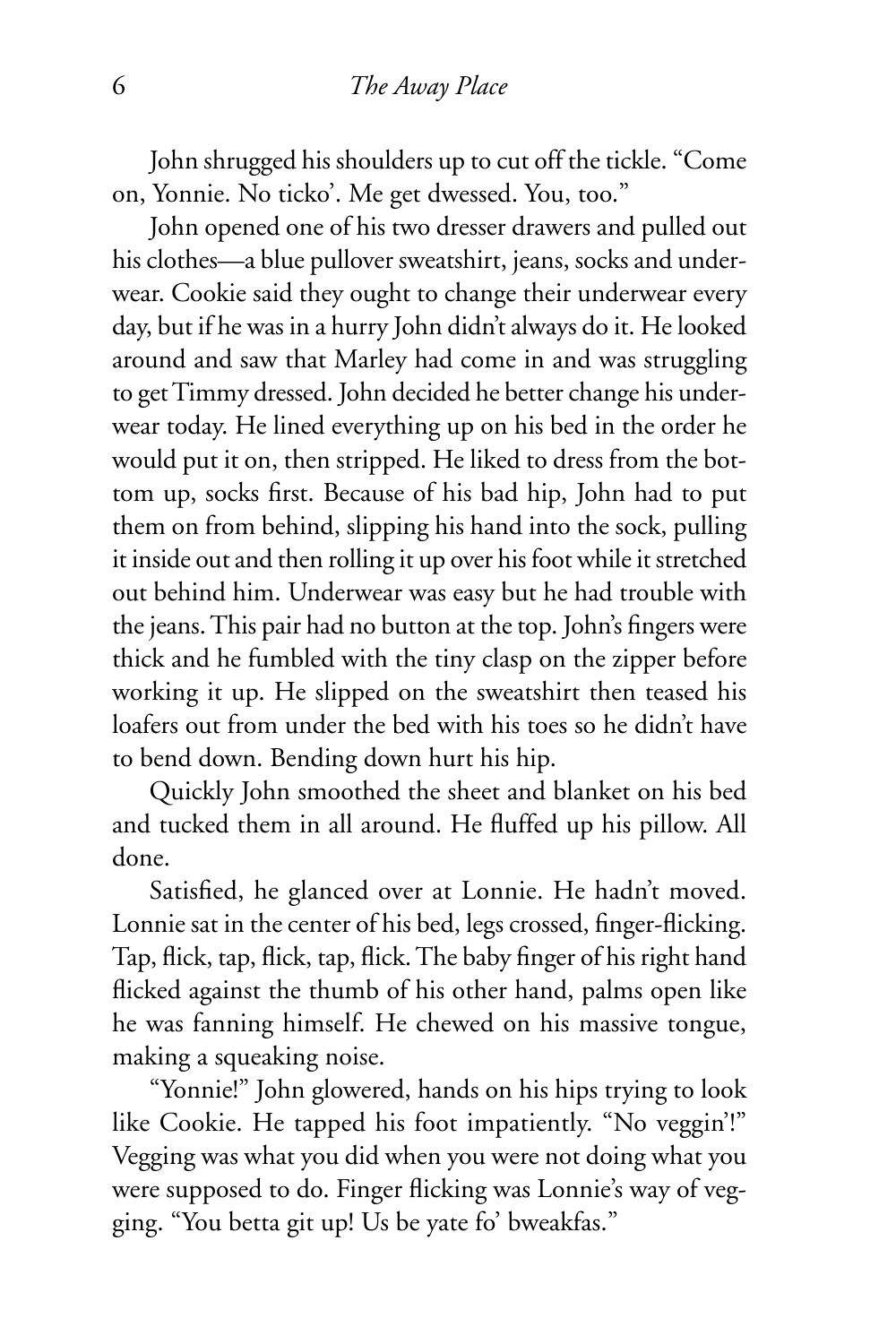Snail-like, Lonnie finally began to move. One foot unwound itself and crept onto the floor. The other foot followed. Each painfully slow movement made John feel tighter inside. *We'll never make it*, John worried.

"Now go pee." John pointed toward the toilet room.

After one more thwarted attempt to tickle John's chin, Lonnie rose and strolled to the toilet room in no particular rush.

"Huwy back!" John admonished, shaking his head. He knew he would have to go and get Lonnie, like he did every day. First he reached into his drawer and groped around for his watch. He had found it outside along the walk. The hands never moved and it didn't buckle, but John liked it anyway. He stuck it in his pocket. Next he plucked out his wallet. Santa had given this to him for Christmas. He flipped the wallet open. Not much in there. An unused Balhalla buck, the money they earned for being good or working. They could use Balhalla bucks to buy things at the canteen. In another slot of his wallet was a picture of John, taken when he was younger, standing in front of Beacon Hall with Gretchen. He liked Gretchen. She was red-haired and skinny, and had freckles all over her arms and neck. She was his favorite tech at Beacon, but he hadn't seen her since he left. Now the Veggies, the others like Timmy who couldn't do anything for themselves, lived in Beacon, and John had moved to Starlight. He jammed the wallet into his back pocket.

Turning toward his nightstand, John kissed the tiny framed picture beside his bed. "Bye, mama. See ya yate'." Mama was beautiful, her flowing blonde hair covering her shoulders as she tipped her head to the side and smiled coyly.

John started toward the toilet room to get Lonnie. The other boys were all getting dressed as fast as they could. On workdays, they had to go down to the main cafeteria for breakfast. John passed Marley who had finished dressing Timmy and was maneuvering him into a wheelchair.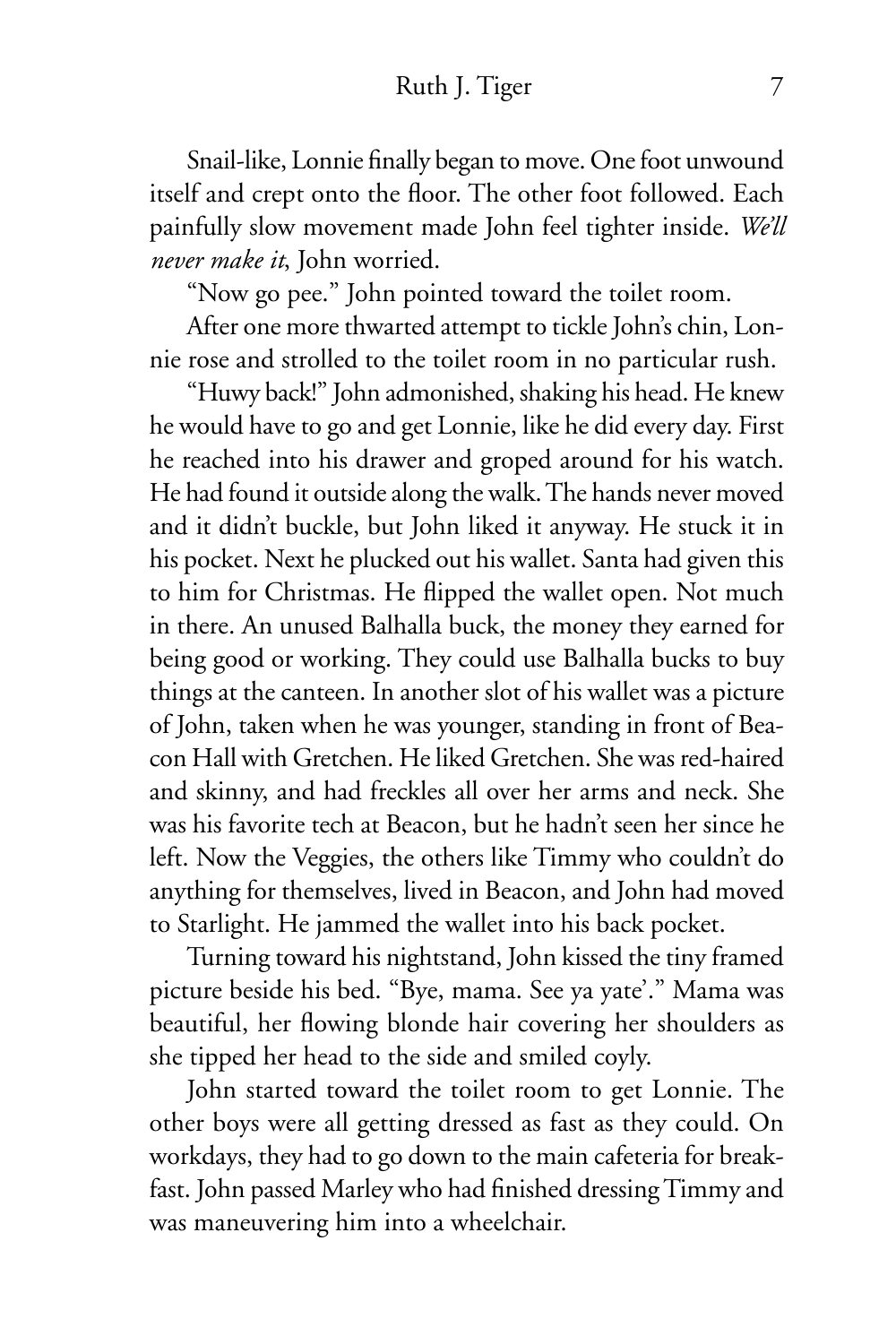Marley growled at the boys, "Straighten out that sheet! Yer bed looks like shit, Pat. Ain't you dressed yet, David? We're leavin' in five minutes. If you ain't ready, we'll leave without ya."

John passed Marley without looking up. He didn't like the look of Marley's cigarette stained teeth and pale pimply face.

"Peter! For God's sake!" John stopped when he heard Marley yell. "Another ripped shirt? When are you gonna stop this shit?"

Marley grabbed the torn shirt and jerked it off Peter's arms. He rolled it into a ball and tossed it at the big garbage can in the corner. "You come over here and git another one. I oughta let you wear the ripped one and freeze yer butt off. In fact, you oughta go naked. That'd teach ya."

Peter stood still, staring at the ceiling. He didn't talk, he didn't look at people, and he hated to be touched by anyone.

After waiting a few moments for Peter to move and pointing to the clothes cupboard, Marley lost his patience. He grabbed Peter's ear and tugged him forward. John shook his head. Marley shouldn't have done that.

Peter screamed, a bloodthirsty scream that John knew from experience could be heard from outside. Peter jerked backward and banged his head with his fist. Wham! He screamed again and beat his temple repeatedly. Wham, wham, wham!

John flinched. "Ouch," he whispered.

Marley let go as if Peter's ear was hot. He looked around the room. Everyone was staring at him. "Shut up, Peter! Stop it!" he hollered.

Peter kept screaming and hitting himself mercilessly.

"Just shut the fuck up! What the hell am I s'pose to do with you?" Marley made two fists that trembled at his sides. Somehow he controlled himself and backed up a few steps.

Gradually, Peter's screams subsided. Silently he pounded his forehead until it turned a deep red.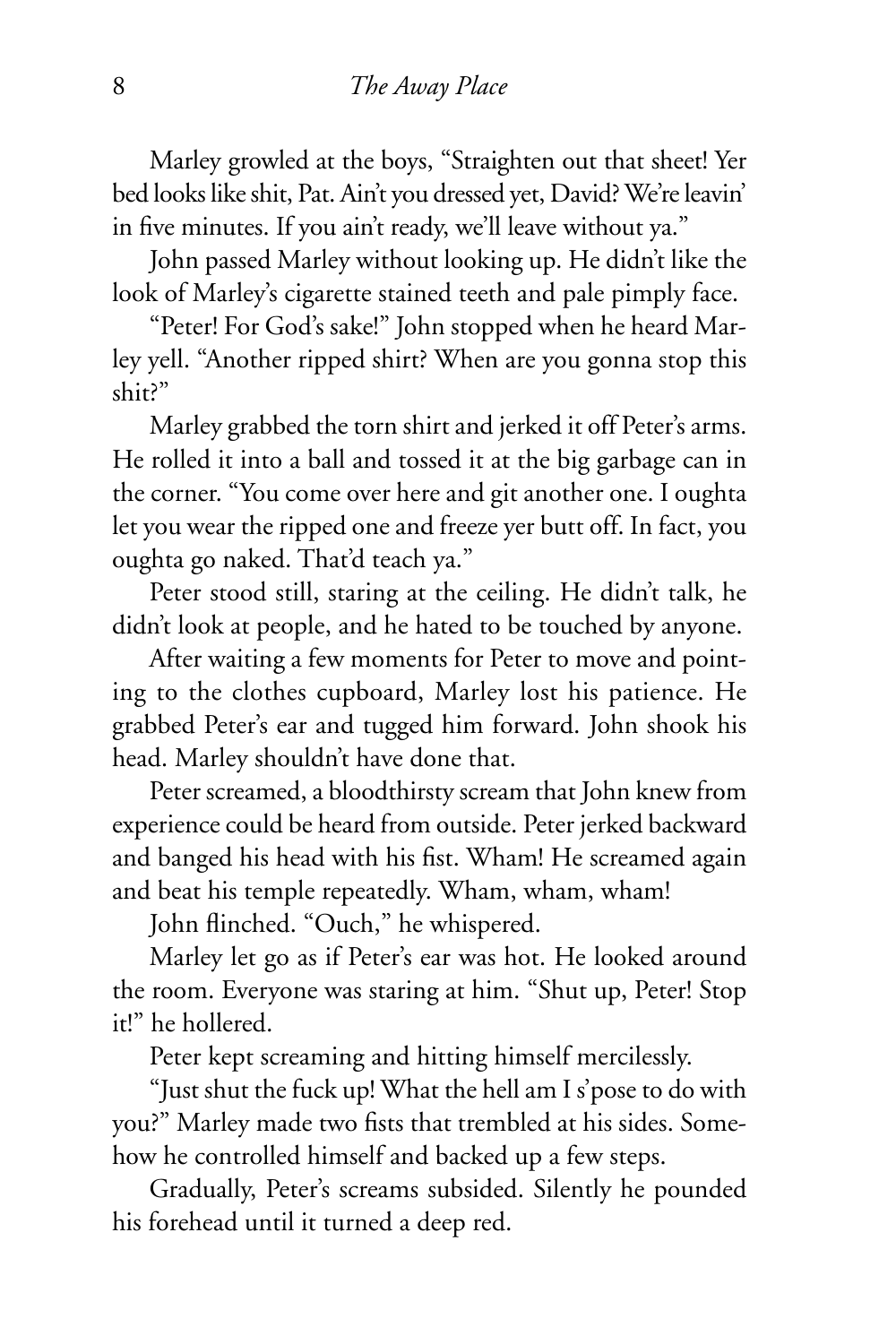Marley backed away further. Peter's hitting slowed.

Cookie stormed around the corner in a huff. "Marley, what did you do? Did you touch Peter again?"

"Just barely, the son of a bitch," he spat.

Cookie shook her finger in Marley's face. "I told you, you can't touch him, you fool. He hates that."

Marley shoved his hands into his pockets. "He ripped his shirt. What the hell am I supposed to do?"

"Just git him another one and try not to make him mad. We've tried everything and nothin' works. He's gonna hurt himself." Cookie's face looked awfully mad.

"Shit. If it was up to me …" he said, turning his back on Cookie.

"Well, it ain't. And don't touch him again," Cookie scowled, then left.

John snickered behind his hand. Marley was so dumb. He didn't know anything about being a tech.

Marley stuck his middle finger up toward Cookie's retreating figure and threw a clean shirt at Peter. "Here," he sneered. "Put this on. You git off easy this time, but don't count on it next time. If it was up to me, I'd wallop you!"

Peter thumped his head a few more times, not so hard, and stared up at the lights. Marley turned away to help some of the other boys who had trouble with zippers and buttons.

John walked to the toilet room. It was empty except for Lonnie, who sat on the toilet bent over so far his face lay flat on his knees. He didn't move, but John could hear him humming.

"Yonnie, huwy up!" John's voice echoed against the tiles. "You done?"

Lonnie peered down between his legs. "All done," he signed, flipping his hands apart. Lonnie didn't talk much but he knew a lot of sign language.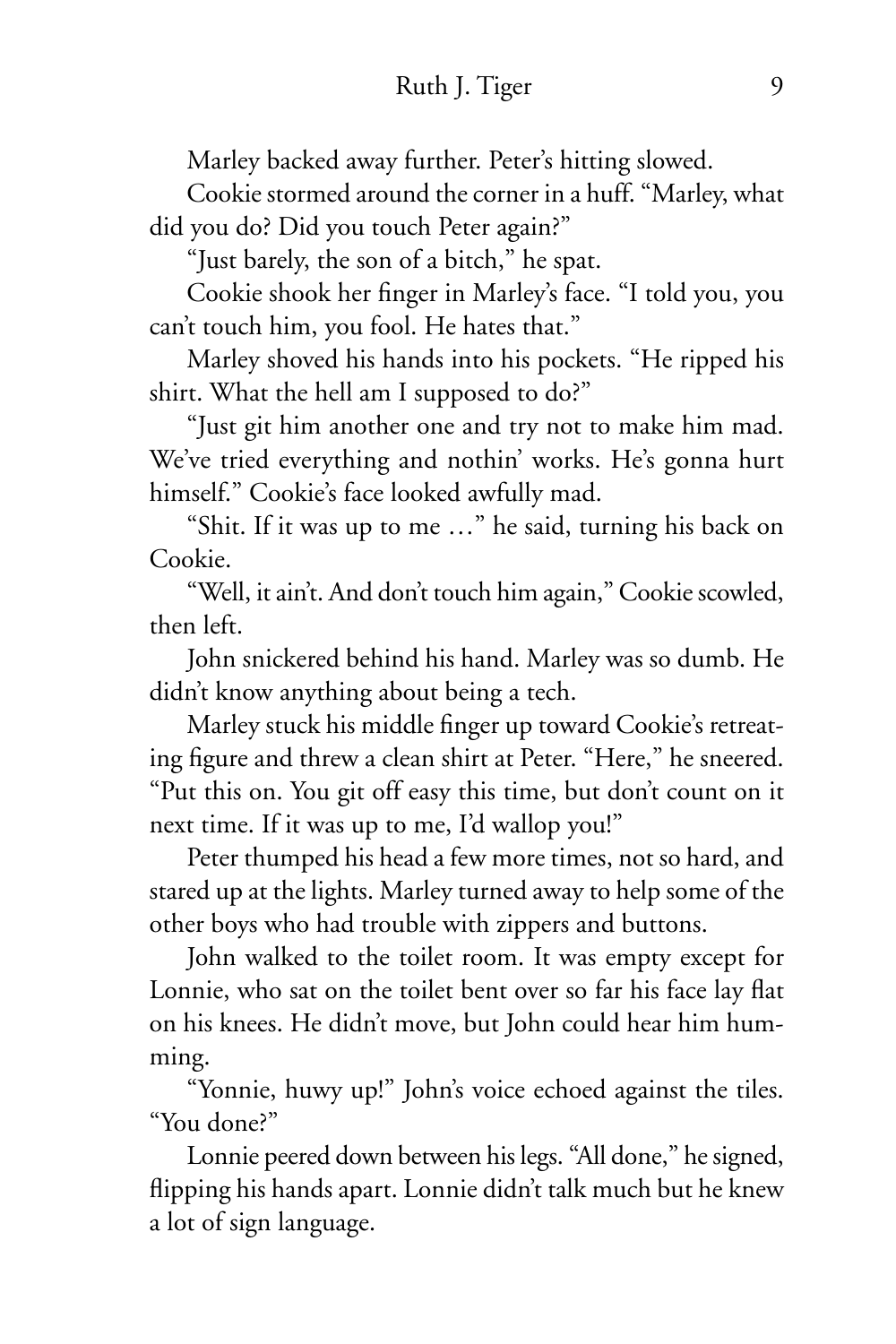Before John could remind him to wipe, Lonnie stood and yanked his underwear up from around his ankles. Too late. Sluggishly Lonnie lifted his foot and pressed down slowly on the silver handle until it finally flushed.

Lonnie liked to watch the swirling water but John snatched his hand and dragged him back to his bed. He pulled Lonnie's shirt and pants out of the drawer and quickly helped Lonnie into them. When he reached for Lonnie's socks, they were all tied together in knots again.

"No good, Yonnie." John threw them back into the drawer. It would take too long to untie them and John could never get them undone by himself. "You no git socks t'day."

Marley called, "Everybody in line, boys!"

The rest of the boys moved toward the doorway to line up. John's heart pounded. "Put shoes on!" he shouted at Lonnie. Lonnie slipped one foot in, working it to the end and giggling.

John's hands were trembling. "No yaugh! No funny!"

Marley called, "Why don't you jest leave him, John? No sense in you missin' out on yer cinnamon roll. Teach him a lesson." Marley wheeled Timmy out into the dayroom where they would meet the girls and walk down to the cafeteria together.

The line of boys started out through the sleeping room door into the hallway. They were putting their coats on.

"Yonnie, dem yeavin'!" Quickly, John stuck Lonnie's other shoe onto his foot and pulled him to a stand. John smoothed the covers on Lonnie's bed as best he could in three seconds. Lonnie tried to get the wrinkle out of the middle, but the sheet was crumpled underneath it. He didn't like to leave unless it was just right.

"No good, Yonnie!" John panicked. The cinnamon rolls would be gone if they were late. "Fix bed yata."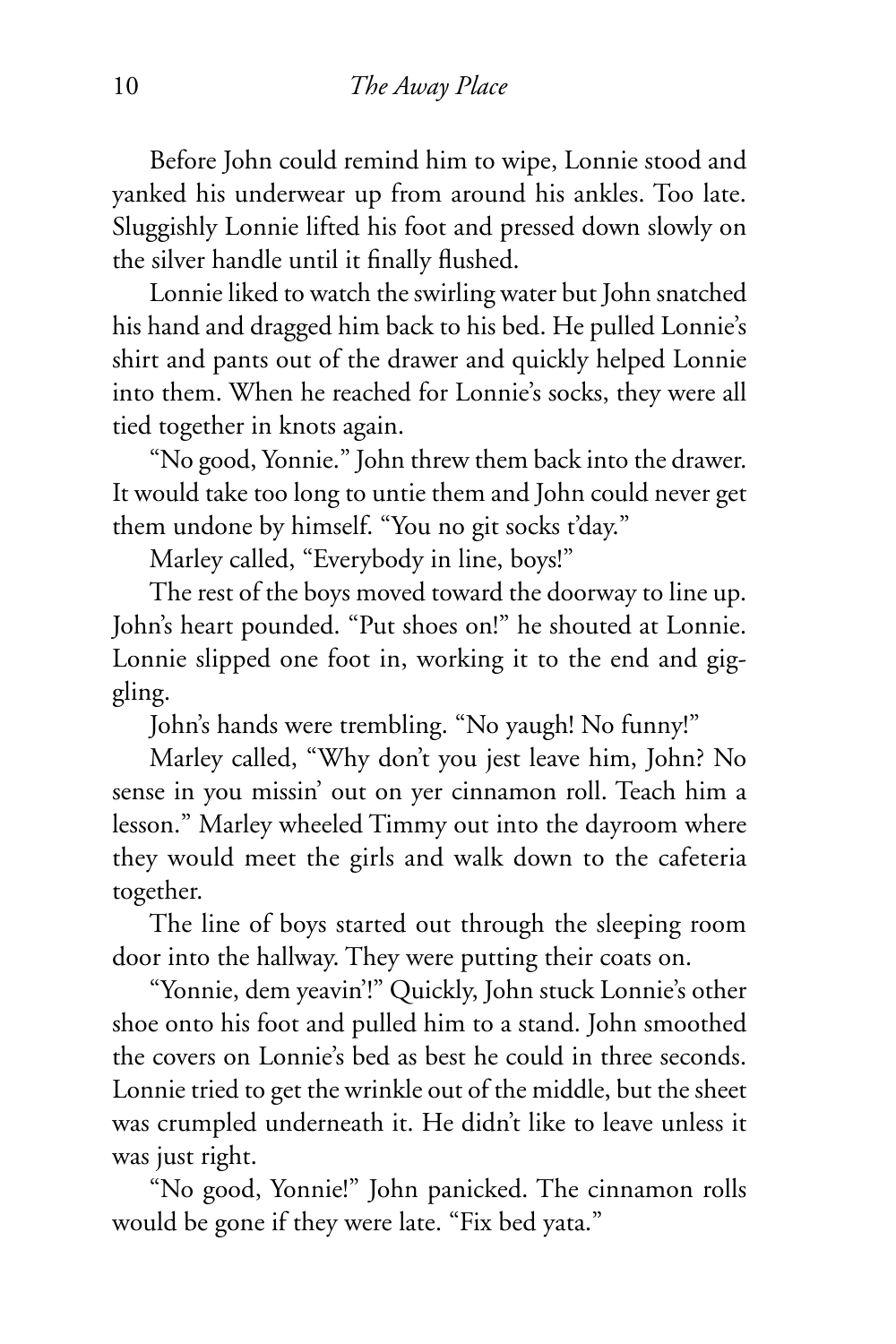John pushed Lonnie from behind out into the dayroom. Lonnie wanted to stop and push all the chairs under the table where they belonged but John wouldn't let him. When they finally reached the outside door, the line of boys and girls was winding down the walkway, everyone holding hands. The frigid air brought instant goose-bumps to John's arms and back. In his rush, he had forgotten their coats. He plucked up Lonnie's hand and rushed to catch up with the group. Lonnie bounced stiffly after him. He hated to hurry.

John and Lonnie wound down the path past the stone and brick buildings that were spread throughout the large campus. Leafless trees loomed over them as they twisted between the ominous-looking structures with their small windows peering eerily down over the lifeless grounds. The line of workers headed for the low building with steam rising from its chimney.

Halfway down the path John and Lonnie caught up with the group. John snatched the hand of the last boy in line and they slowed to a walk, their breath puffing out like smoke. By the time they arrived at the cafeteria he was shivering with cold.

The sounds of clinking dishes and the delectable smells of bacon and cinnamon rolls greeted them as they entered. Dozens of workers were already seated at the tables eating their breakfasts.

While they stood in line, John finished buttoning Lonnie's shirt. They picked up their trays and silverware. A tech in a white hat and hair net handed them each a plate of scrambled eggs, pancakes and bacon.

John swallowed the saliva that filled his mouth in anticipation. A worker stood at the end of the line handing out cinnamon rolls. Everybody from Starlight got one today.

Mick was just ahead of John in line. After he got his cinnamon roll Mick stumbled toward the nearest table with his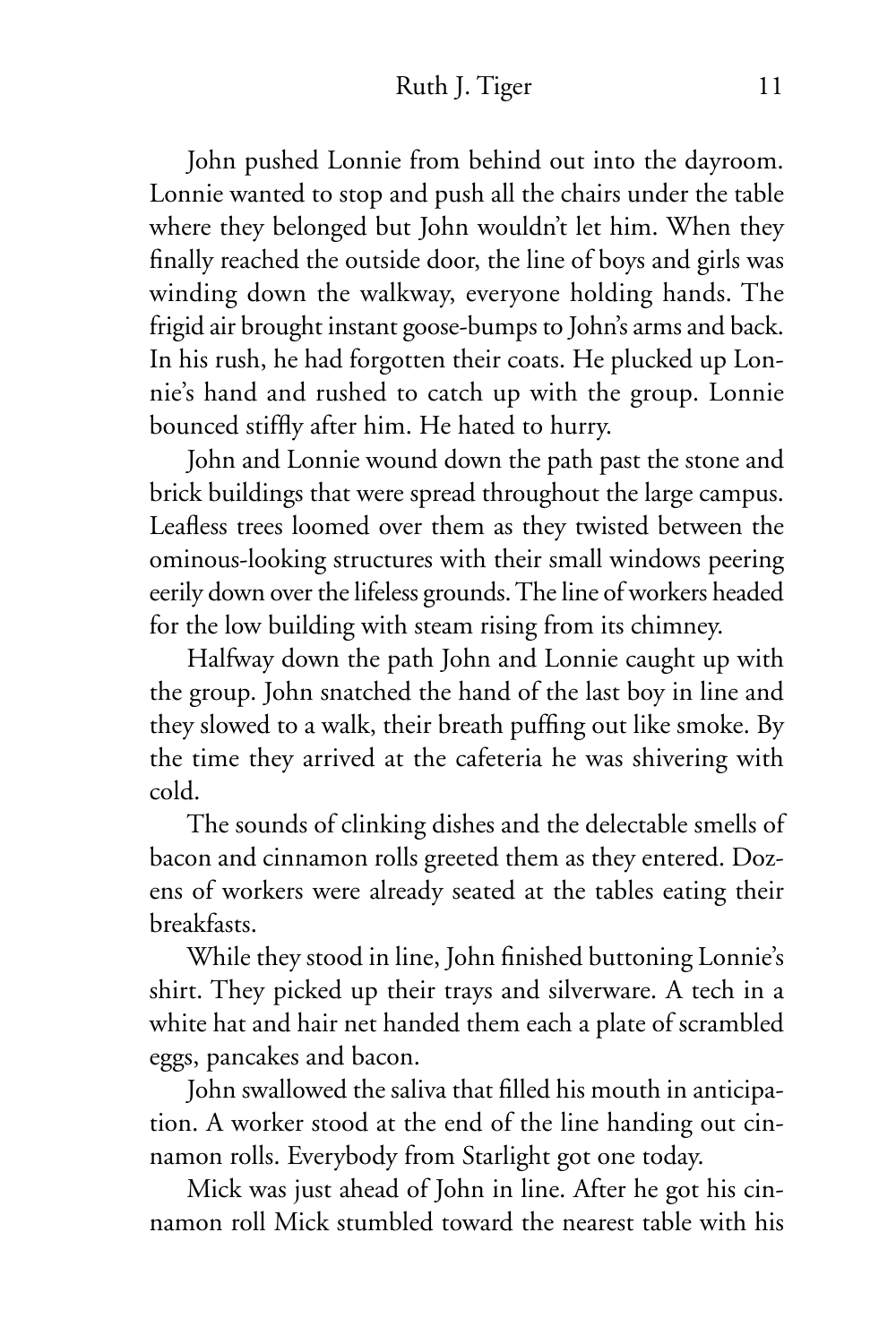tray. He set it down quickly then dove for his neighbor's cinnamon roll. Luckily, one of the techs was right behind him and nabbed it before Mick could shove it into his mouth. Mick was always stealing food.

John spied a space next to Rochelle. She was a laundry worker like John, but she lived in Moonbeam. John considered her his girlfriend.

"Hi, Wocheo. How you?" He set the tray down on the table beside her.

"Okay, John." She snickered and hid her face with her hand.

"Us sit he'e?"

"Okay, John." She didn't look up. Her body quivered a little.

Lonnie slid slowly onto the bench, too close for John to squeeze in beside Rochelle.

"Move ova', Yonnie. Me sit by Wocheo." He shoved Lonnie sideways and scrunched in between them.

"Co'd outside," he commented, picking up his fork.

Rochelle didn't answer. Every time John bent over to look past her hair into her face, she turned away.

"You happy, Wocheo?"

"Yeah." She moved away a bit.

"Dat good." John cut his pancakes up with his fork, then he cut Lonnie's. "You eat, Yonnie," he commanded. In slow motion, Lonnie picked up his fork and aimed it at the plate.

John peeled his cinnamon roll apart into a long ringlet. Leaning his head back, he let the end of it fall into his mouth and bit his way up the dough. He looked to see if Rochelle noticed. She glanced up briefly, but then quickly hid her face.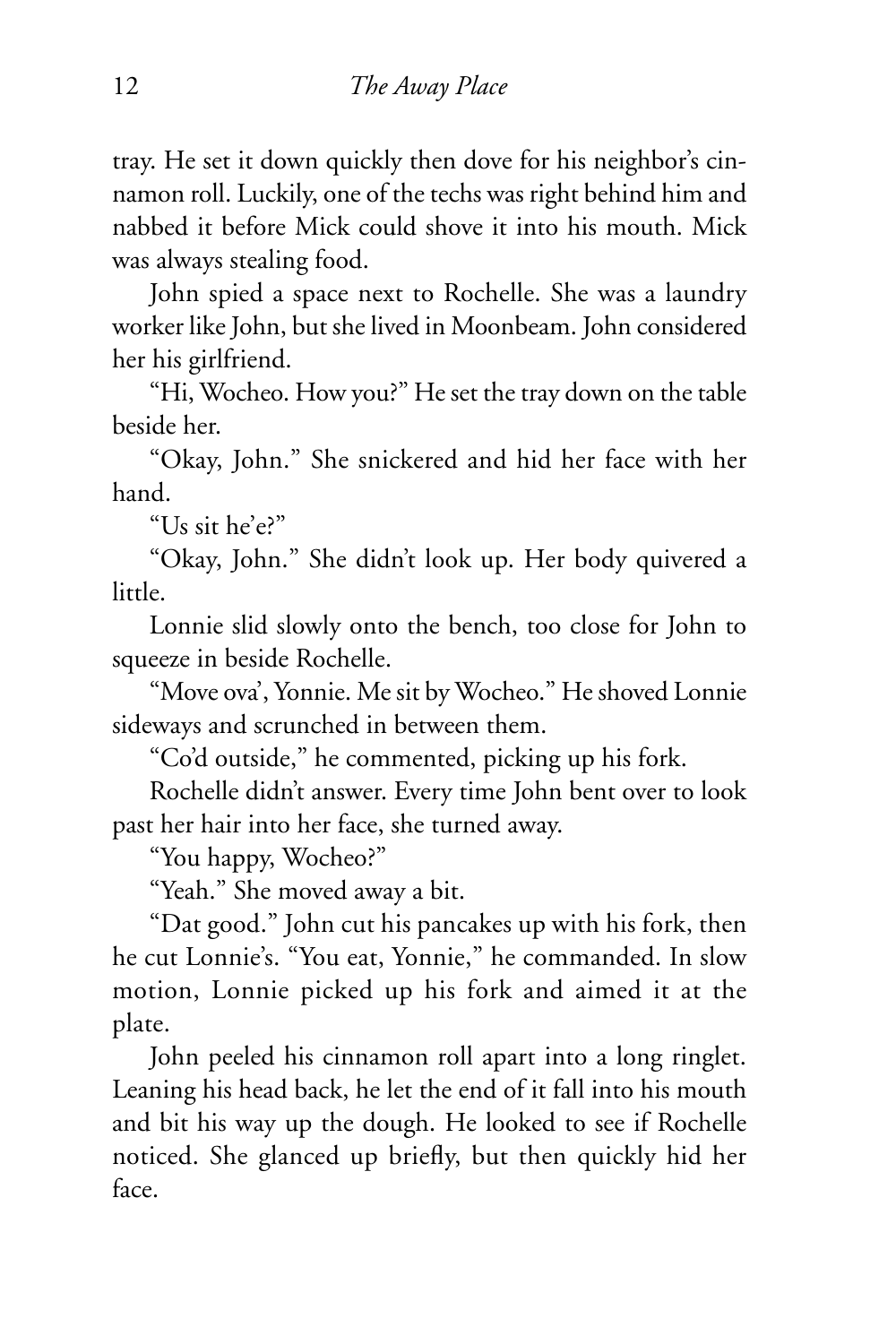"You yook pwetty," John said to her when he had swallowed his entire cinnamon roll.

"Oh, John." She put her hand over her eyes and shuddered. John stared at the back of her head. Her dark hair was matted into tight snarls, as usual. When she turned back around to take another bite John saw his chance. He kissed her bulging cheek.

She dropped her fork. "John!" Her face turned scarlet. She covered her cheeks with her hand and buried her face in the crook of her arm on the table.

John nudged Lonnie. "Me kiss Wocheo. My gewfwend!"

Lonnie's fork was poised over his eggs. He stopped, looked over at Rochelle, and shook his head. "Tsk, tsk, tsk," he scolded.

John giggled. He had done it. All tingly inside, he dug into his pancakes with gusto.

"What's your job now, John?" said Harold, a worker John sometimes saw at the canteen. He sat across the table from them and had already finished eating.

"Yaundwy. What you job?" John took a bite.

"I work outside today, doin' some rakin'. I like workin' outside." His face sagged down on one side and only the other side of his mouth moved when he talked. One eye was always half-shut, and when he walked, he dragged his leg. When John had asked him what happened to his face, he pointed to his head and said he had a stroke. John didn't know what that was, but it sounded bad.

"Pwetty co'd outside. Us wo'k inside. Wa'm in yaundwy, wight, Wocheo?" He nudged her with his elbow. She sat up and nodded without looking at him.

"What you fwend name?" John asked, pointing to a new girl sitting next to Harold. She had short brown hair that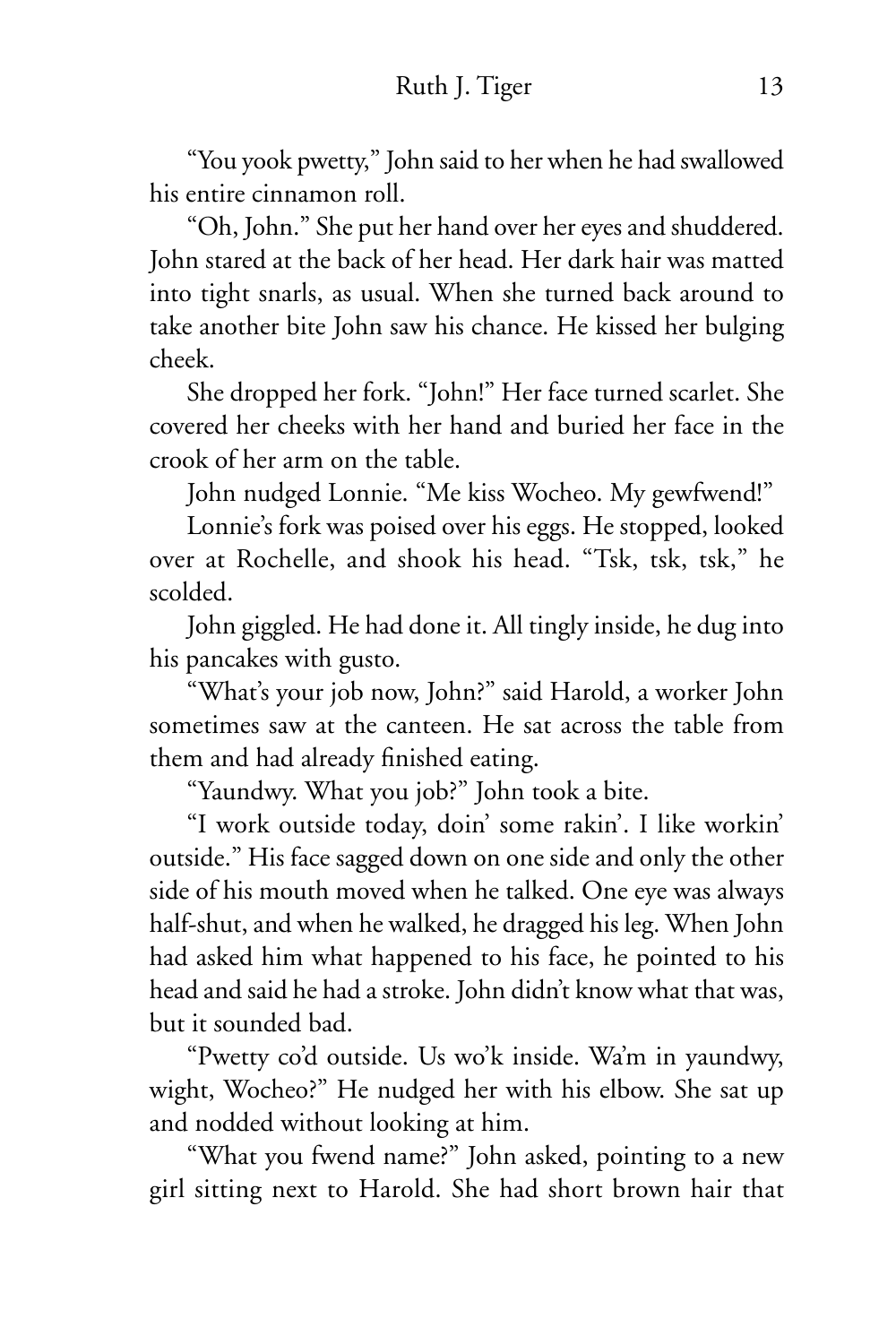looked greasy. Her eyes were like black marbles resting in dirt holes.

"She's not my friend!" Harold scooted away from her then asked, "What's your name?"

"Sheila." Her voice was husky, more like a boy's.

"Whe'e hu fwom?" John asked.

"I don't know. Where you from?" Harold repeated.

When she lifted her eyes, they darted around the room. She talked very fast. "You know. Had to leave. They hate me. Go up the hill!" Her voice got loud and she pointed straight upward. John looked up to where she pointed. Nothing but ceiling.

"No, no, no!" she shouted. "I won't go! No, I won't! You can't make me." She paused and looked behind her, then lowered her voice. "Okay. It's okay. I'll be good. The table said to be good."

A tech approached and Sheila put her head down. She bent low over her plate and shoveled food into her mouth.

"Sheila, are you having a problem?" the tech asked.

"Nononononono!" she fired. "I'll be good. Not going back. Not Cadby."

The tech walked to the end of the table and stood guard.

Cadby! John stared at Sheila. So that's where she was from. She was crazy then. The thought of Cadby terrified him. The groping hands of his nightmare flickered before his eyes.

Sheila ate as fast as she could until her plate was empty. Then she picked up her tray and stomped away. The tech followed her.

No one spoke for a while. John concentrated on his eggs.

After a minute, Harold broke the silence, "I know someone who went to Cadby before. Let's see, who was it?" His eyebrow drew down. "You goed to Cadby, right John?"

John stuffed a forkful of eggs into his mouth so he couldn't answer, his heart pounding like a drum.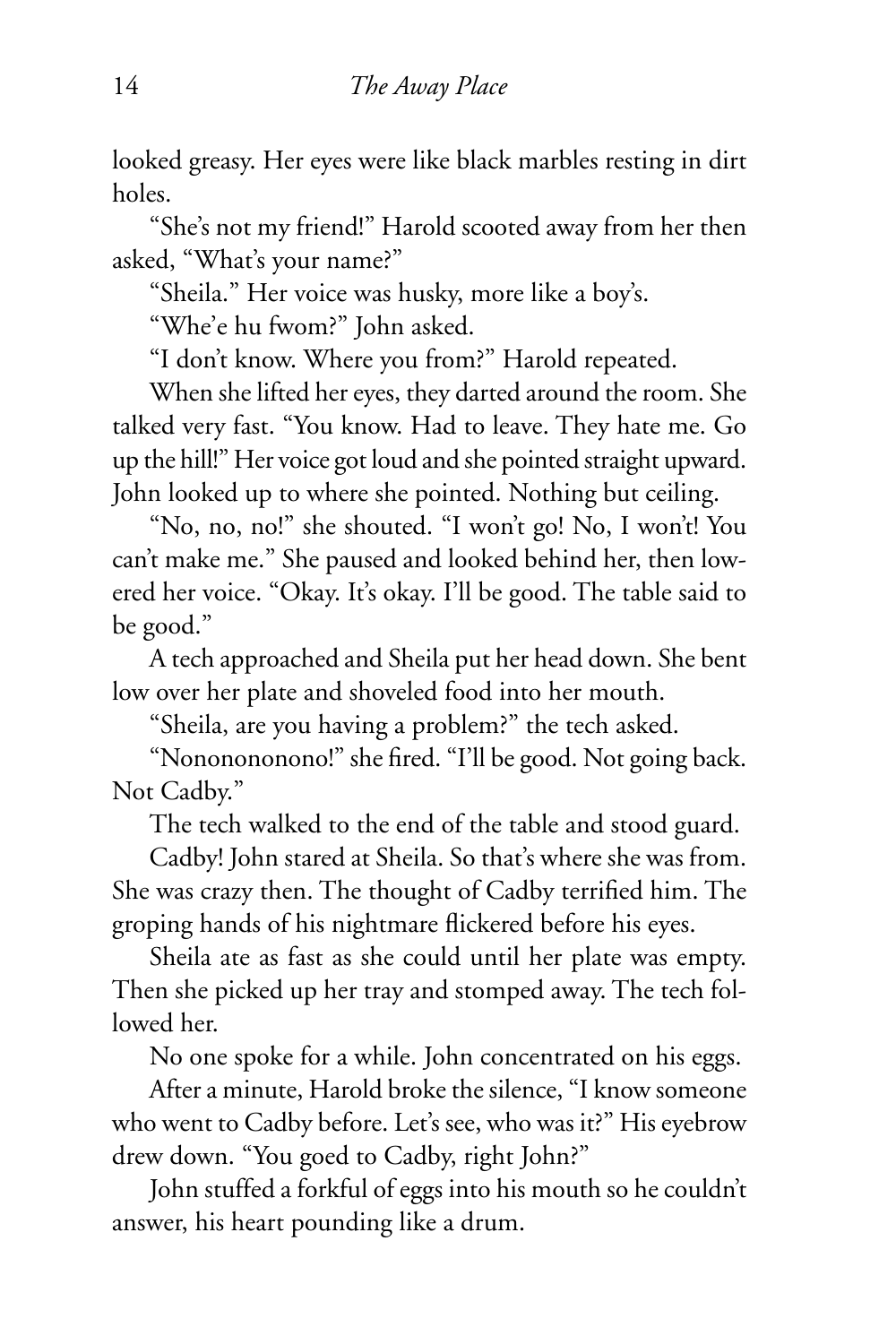Just then a worker came over in a white apron and began washing the tables. Harold started talking to her. John sighed. He had to remember not to sit by Harold anymore.

The buzzer rang loudly, startling them. Workers from all over the cafeteria got up and took their trays to the dishwashing window. Lonnie had only eaten half a pancake, but John made him stop.

"Aw done, Yonnie. Go wo'k now." John pulled the fork out of Lonnie's hand and set it down. He made Lonnie pick up his tray. Lonnie followed John to the counter where they slipped their silverware into a large dishpan half-filled with dirty water and set their trays on a moving belt. Lonnie dangled his napkin over the trashcan until John gently slapped his hand to make him let go.

When the napkin finally dropped in, Lonnie said, "Putsch!" the sound he loved to make when something fell.

The workers congregated near the outside doors. Some techs were already there, and others soon appeared, laughing and smiling. Two of them crushed their cigarettes out on the side of the trashcan and blew a stream of blue smoke upward. John always wondered how they did that. *Did they have fire in their mouths?* 

One of the techs, Erickson, shouted, "Line up!" Erickson was fat. His stomach hung down over his belt and he had big folds of skin under his chin that reached to the first button on his shirt.

"Time to get to work. No more time to stand around and look stupid." He laughed.

Linda Stern, John's work tech, waited in her usual spot with the other laundry workers. She looked tough with her man's haircut and faded jeans, but she was nicer than she looked.

John pushed Lonnie into Marley's line. "He'e. You go wo'k Sta'yight."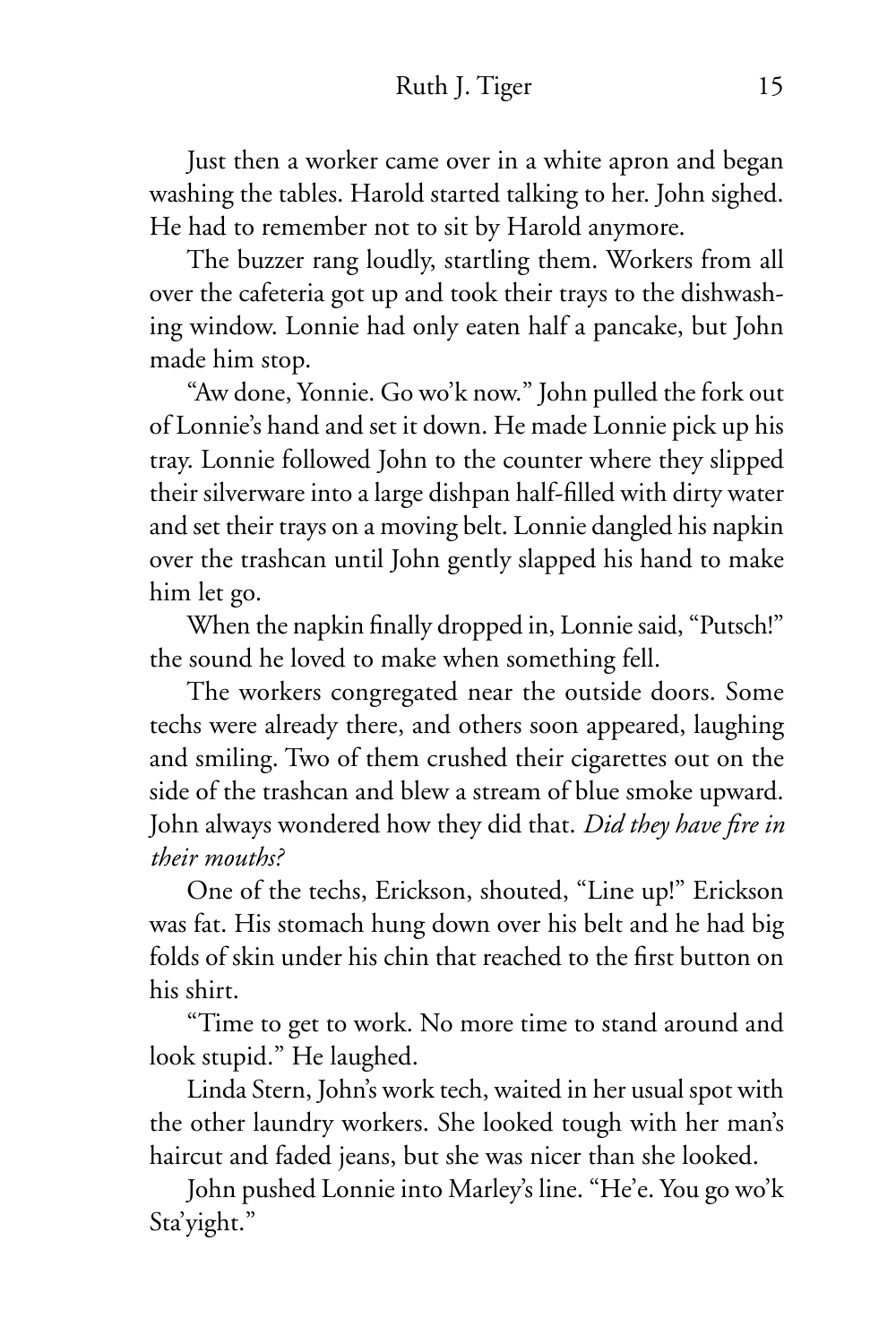John pretended that Lonnie went to work in Starlight, even though Lonnie didn't have a real job yet. John could never figure out why he didn't have a job; Lonnie wasn't a dummy like Mick or Mamie, or Peter. Lonnie leaned against John's hands, resisting.

"Yep, Yonnie," John said, pushing harder. "You go."

Lonnie grunted and shook his head. He was getting into a "no" mood. A "no" mood always got Lonnie in trouble because he eventually slumped to the ground and hit or kicked someone. He even bit a tech once, which is why he had no front teeth now. Anyone who bit someone got his front teeth pulled.

Lonnie tried to sit down, but John grabbed him under the armpits and hoisted him into line. "You be good, Yonnie," he admonished.

"Come here, you little punk." Marley took Lonnie from John and held his upper arms firmly. Lonnie winced and shook his head.

"Be good, Yonnie! No 'no' mood!" John called back as he followed Stern out the door. He hoped Marley wouldn't pull Lonnie's ear.

John trailed the other workers down the paved pathway to the largest stone building on campus, Lawrence Hall. Rochelle was just ahead of John and he watched her awkward gait as she swung side to side. Every once in a while she slapped the side of her head. John wished she wouldn't do that because that reminded him of Peter, who was a dummy. At the basement door to Lawrence Hall, Stern fumbled through her fist-sized key ring until she found the right key. She held the door open for the workers to enter. A draft of warm air and the fresh smell of clean sheets swept over them. John liked work. It made him feel important, like a smart one.

Stern led them down two series of steps to the basement. The whir of motors grew louder as they descended to the laun-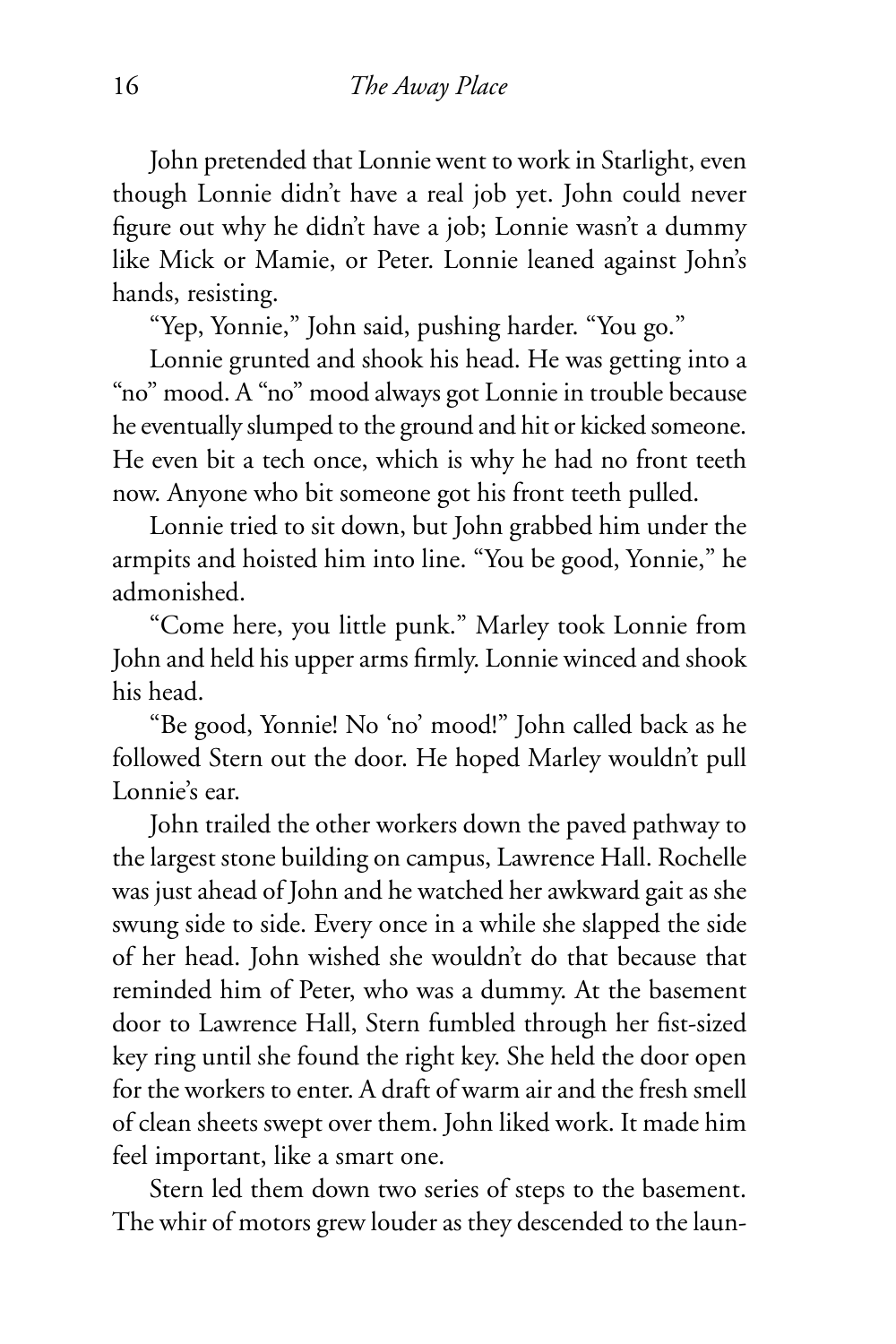dry area. The cavernous space below was wide and open, the floors and walls of gray cement. Washers and dryers big enough for two people to crawl into lined the perimeter. Dull lights hung on chains from the ceiling high above, casting funny shadows that John liked to experiment with when he wasn't busy. In the middle of the room were worktables where sheets and towels and clothes were folded. Bins of dirty linens were already lined up ready for the washers.

"Go to your stations and get to work," Stern directed. She spent most of her time drinking coffee and smoking in a small office that faced the work area. The workers could see her through the glass window.

John grabbed a bin of dirty laundry and pushed it to the deep utility sink where he had to shake the sheets out, in case there were messes. If there were, he had to wear his special gloves and rinse them out before loading them into the washer. John reached into the bin and pulled out a balled-up bundle. Untangling it, he held it away from his body and shook it out. Nothing in the first two sheets. He stuffed them into the washer. The next one smelled bad and John slipped on his gloves. He turned on the faucet and rinsed the slippery mess down the drain, breathing only through his mouth so he wouldn't smell the accident, like Stern had taught him. Then he rolled it up and squeezed it out before stuffing it into the washer, too.

When the washer was full, he took two scoops of soap from the soap box and poured them into the spout. His favorite part was pushing the green button. John poised his finger over it for a second, thinking what an important job he had, then punched it. The machine roared. He watched the sheets tumble inside until the suds blurred his view. When all the washers were loaded and running, John could take a break. He wheeled the empty carts out to the main aisle where another worker pushed them back to the wards, then he sat on the laundry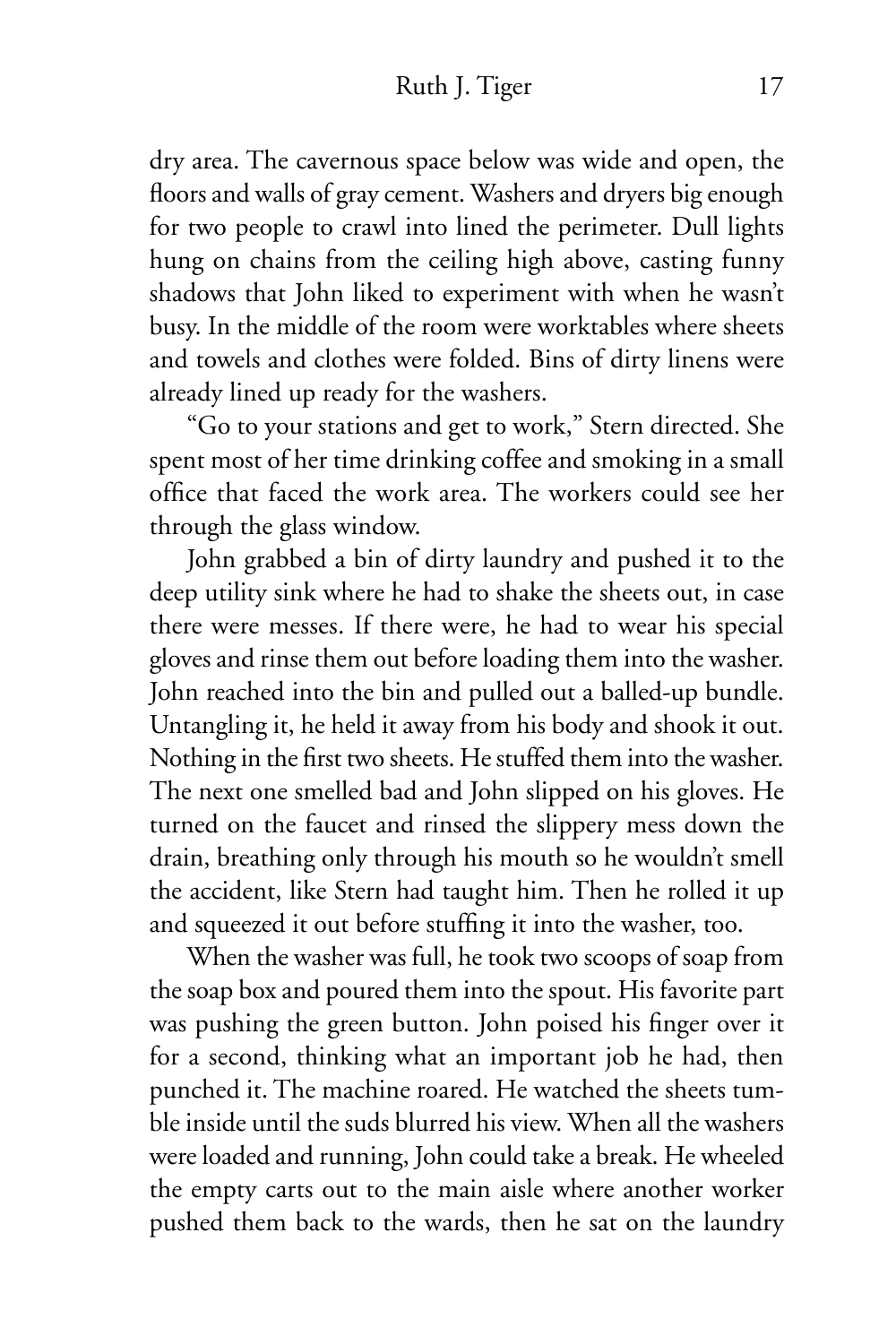folding table to watch. The gushing sound of the water reminded him of a fishing show that the cartoon day tech, Smitty, liked to watch.

John dangled his legs off the table and pretended he was sitting on the bank of a river, fishing. He imagined that the shadows cast from above were big, silver fish lurking below the water, just waiting to be caught. He cast his imaginary fishing line and felt a tug on the end. A fish as long as his leg flipped out of the water. John wrestled it, flopping around, onto the table just like on TV.

"John!" Stern called, sliding the window open. "What the hell are you doing?"

John straightened up. The fish disappeared. "Me fish," he answered sheepishly.

She rolled her eyes. "Fish? That's a good one, John. Look. One of your washers is done. Get back to work, you screwball."

The light was off on the first washer. One by one each of the washers shut off. John unloaded the linens into two clean laundry bins and rolled them down to Barney-the-Giant, who ran the dryers. Barney-the Giant was so tall that if John looked straight at him he saw only his chest. But he was friendly, not mean like the giants he saw in the cartoons.

On his way back to the washers, John passed Rochelle. She was busy folding clothes on a worktable. He waved. She looked up through her hair and waved a finger, then hid her face with her hands. John thought about the kiss at breakfast. A rush of heat flooded his face.

From across the room, he watched Rochelle work. Rochelle's hair hid her face most of the time, but once in a while she looked up at him through the clumped strands, smiled then turned quickly away. She was silly, but John liked her. He used to have Brenda for a girlfriend, but she got mad and called him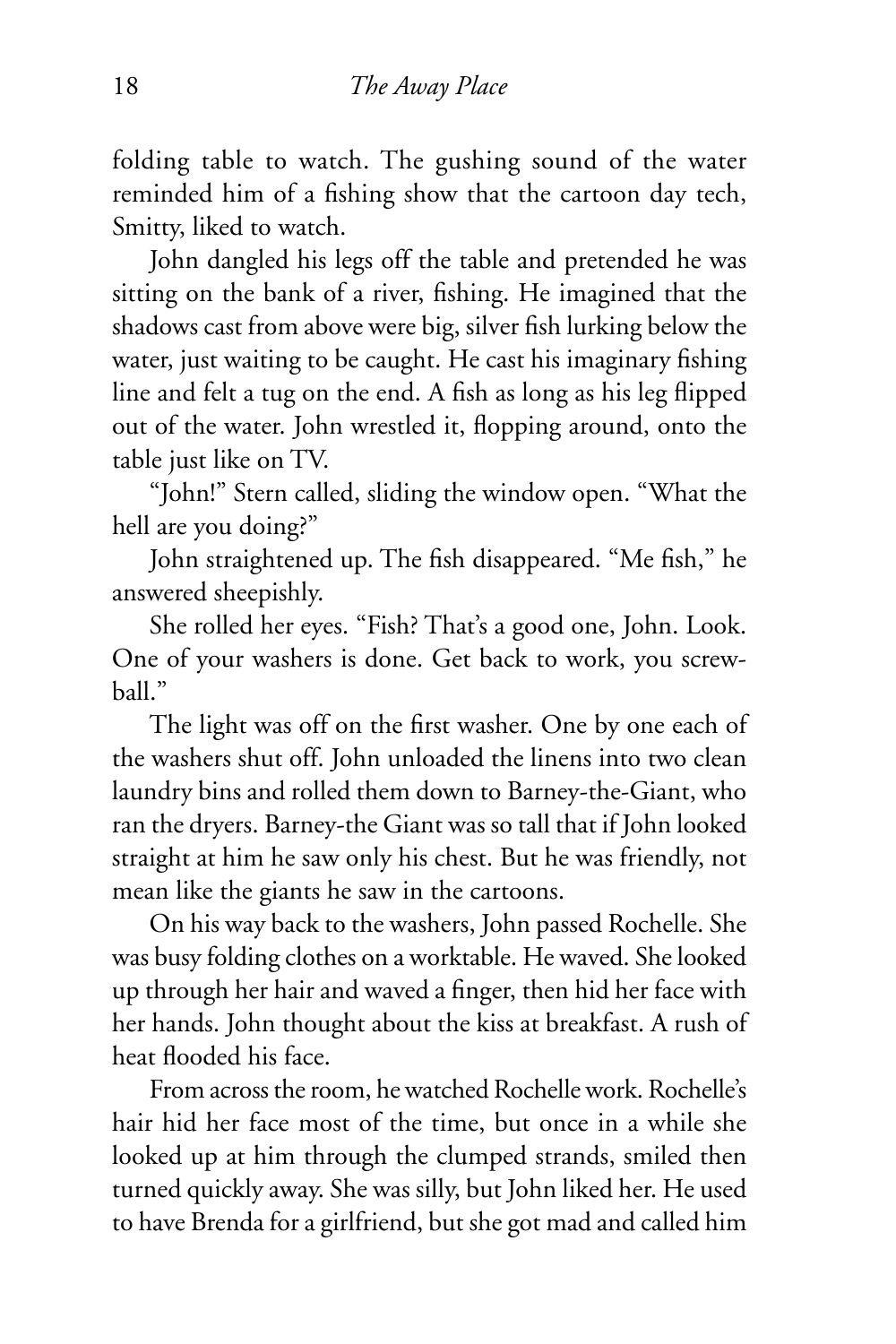"dummy" and she started liking Gerald instead of him. He ignored Brenda now.

The room was steaming hot when the noon buzzer finally rang. Trickles of sweat eased down John's back. His stomach had been growling for a long time.

As the workers filed out and started back toward the cafeteria, Stern handed each of them their pay, five Balhalla bucks.

"Don't spend it all in one place," she said, slapping John on the butt. "And don't do anything I wouldn't do."

"Yep, Ste'n. Me be good." He folded his brightly colored paper bucks neatly into his wallet and slipped it into his hip pocket.

Lunch was served in shifts and John didn't see anyone from Starlight today besides Barney the Giant. He ate his lunch sitting by Rochelle. Rochelle ate more slowly than he did and she didn't talk to John at all. When John finished his lunch she offered him her banana.

After he ate it he said, "Tanks, Wocheo. Me kiss you?"

She shook her head. When he tried to put his arm around her, she shrugged his hand away, turning her back to him.

John was peeved. He didn't understand girls. Sometimes they let him kiss them and sometimes they didn't. He put his tray away, shaking his head. "Gew's!" he muttered. He had heard Marley say that when the girls messed up or Cookie made him do something he didn't want to do.

Suddenly, John realized how hot and tired he was. His bad hip ached from standing on the cement floor all morning.

He walked over to Stern who now sat by the outside door smoking. "Me go outside?" he asked her. "Me hot."

"Sure, John. In fact, you might as well go back to Starlight." She blew the smoke upward and cocked her jaw a couple of times. Little circles of smoke floated up.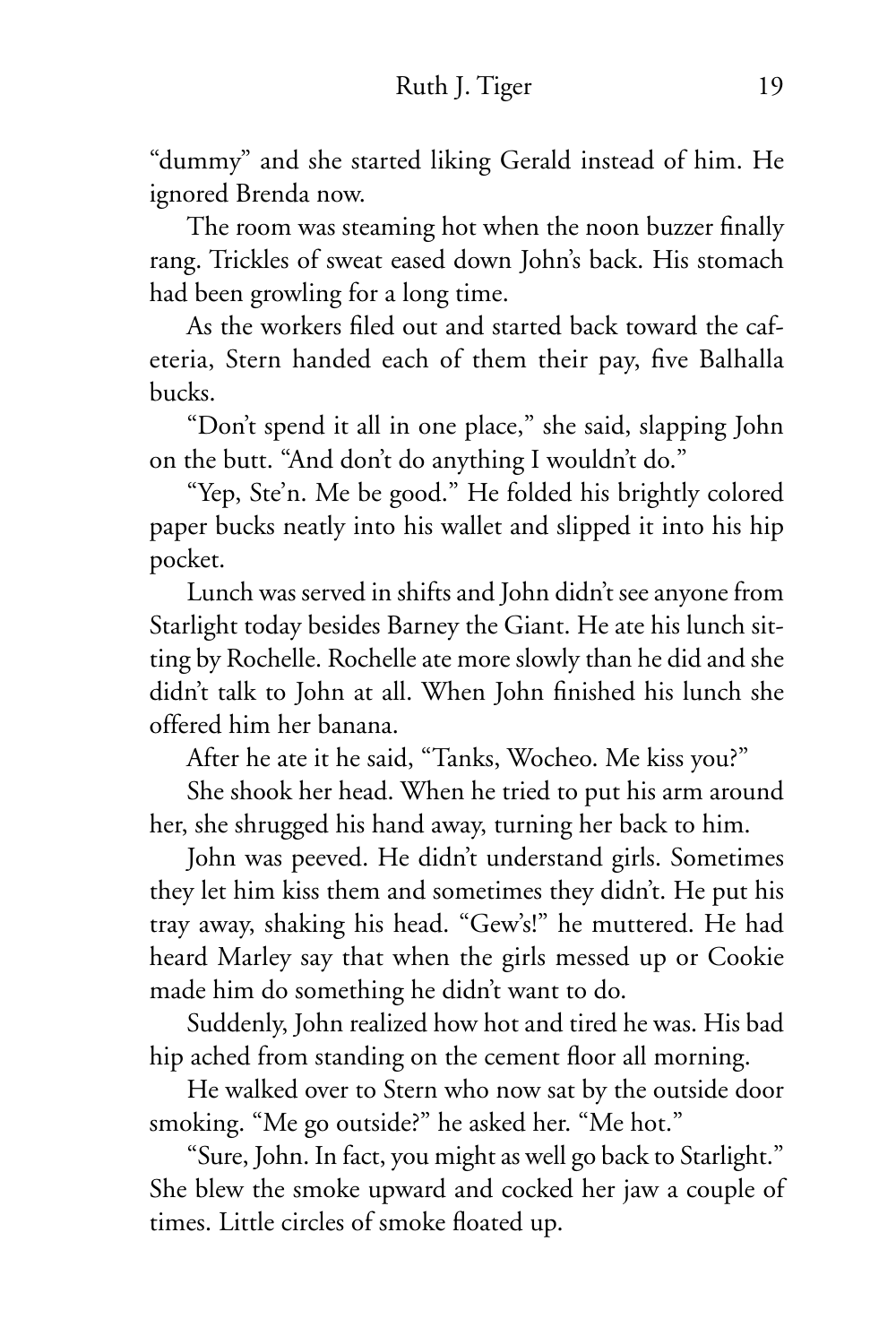"How you do dat?" he asked.

"Well, I practice a lot." Stern almost smiled.

Outside, the sun was gone. Winter clouds made the sky solid white. John walked up the little grass-lined path to a bench and sat down. The chilly air felt good on his hot skin. He noticed the smoke coming out of his mouth and tried snapping his jaw like Stern, but he couldn't make any circles appear. Maybe that's why there were so many clouds now. Lots of people had been outside smoking into the cold air.

Gazing across the lawns, past the lower campus buildings toward the Away Place, John could see the tops of houses between the bare trees, the circle of gray water Stern called the bay and more buildings and trees on the far side of the water. He could see some long wires swinging down from green posts. Stern said it was the Yaquina Bay Bridge and that it was far away. John squinted at the bridge, then climbed onto the bench for a better look.

He imagined he was walking across those long wires like a circus performer. John stuck his arms straight out and walked carefully along the bench. When he got to the end he jumped off, then sat back on the bench, staring at the Away Place. He had gone through town on the bus once or twice, but that was a long time ago, before Dr. Balhalla came. Cookie said Dr. Balhalla cut everything so they couldn't go on field trips anymore. All John could figure was he must have cut the tires on the bus.

Walking up the path toward him, Stern broke his spell, "John! What the hell are you doing now? You live in your own little world, don't you? Get your butt home!"

John jumped up and hurried back to Starlight wondering if Lonnie was working with the dummies or just tying socks into knots.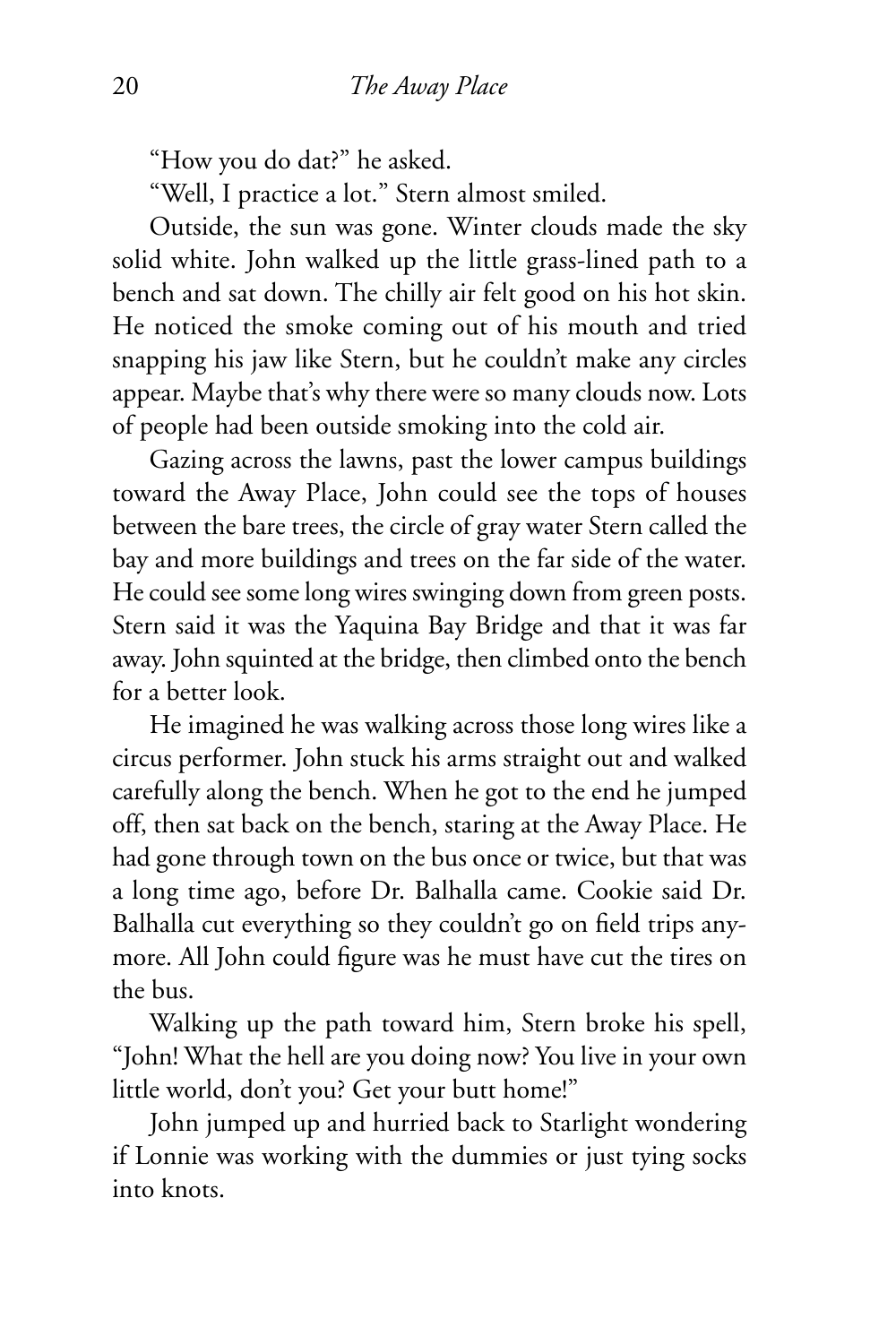# Chapter 2 Sarah

The top was down and the heat was on full blast as Sarah shoved her Volkswagen bug into third gear and hit the gas. Her dad had given her his old VW convertible when he moved out east with his growing family. She cranked up the radio to hear John Denver's newest, "Annie's Song," wishing she was heading down Surfside Highway instead of up Larkspur Drive to the state mental institution. The road wound sharply upward through rows of overgrown firs. Sarah loved how her dad's car made her feel deeply alive and free, such a contrast to her mission today. She raced against the thought that her life was about to change drastically.

As she rounded the last corner and slowed, the carved stone sign reading Larkspur State Home and Training School, loomed up on the side of the road. Downshifting, Sarah pulled into the curving driveway that led between the iron gates, thinking how much the sign looked like a tombstone. *What a joke, that name. Why did they call it a training school? No one ever got trained here and no one ever graduated, at least not yet*.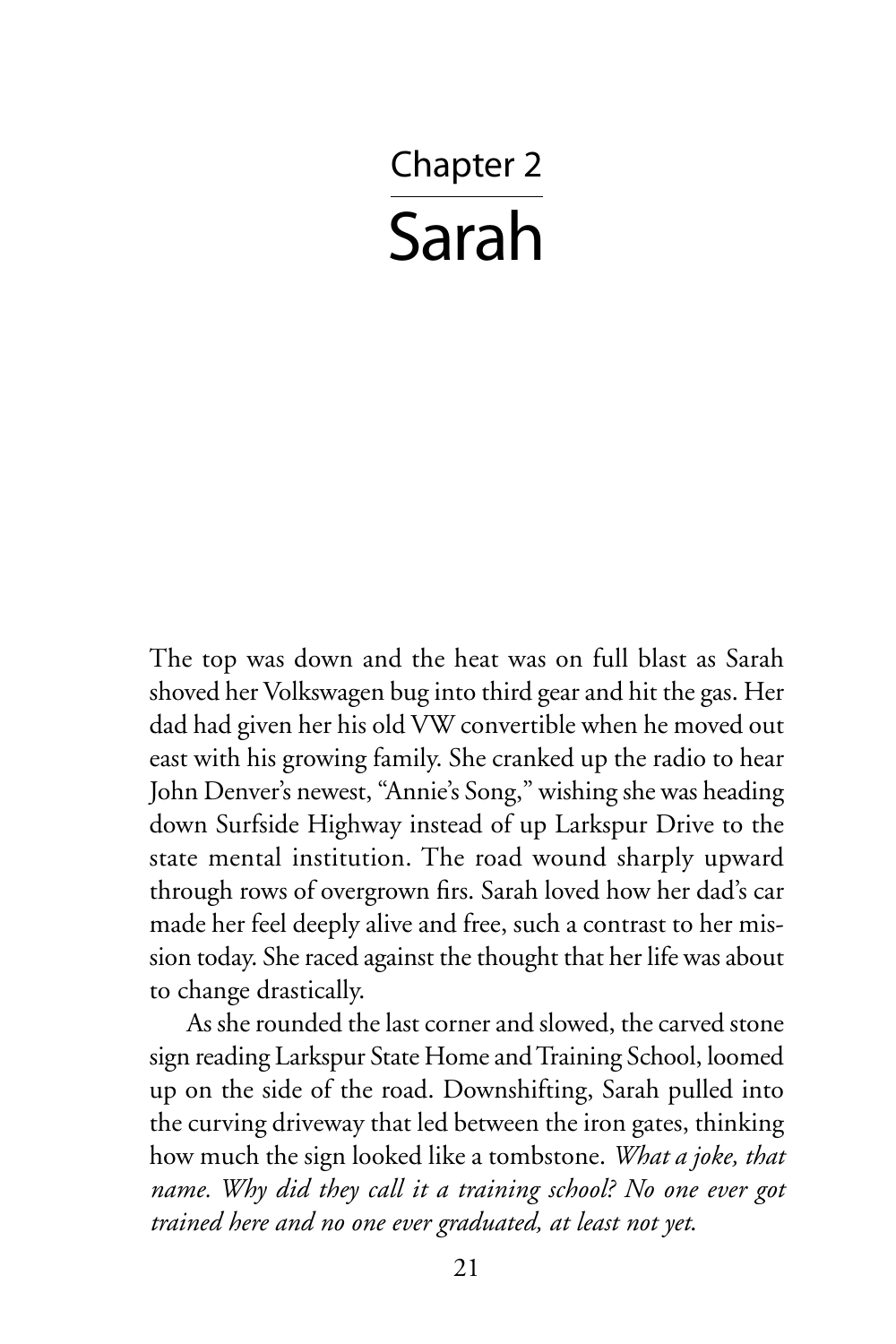The single lane led past several brick buildings, each one four or five stories high, and each as large as a small hospital. This was the state's primary mental institution; lawmakers' answer to the question of what to do with all those retarded and insane people whom no one wanted to meet out on the streets. At the recommendation of doctors and extended families, parents had been putting their damaged children away here since the 1930s.

Passing the prison-like structures, thoughts of her brother's sad fate flashed through Sarah's mind. She wondered how she could feel both aching grief, and white rage at her mother's betrayal. The two emotions were inseparably linked now.

Sarah pushed these thoughts away and parked the car in front of Starlight Hall. Scrambling out, she deftly snapped the roof back into place, in case it started to rain. As her vaporous breath swirled around her face, she was reminded that snow was predicted later this week. John Denver's voice, still ringing in her ears, slowly died as she gazed at Starlight's ivy-covered brick. Her stomach churned and she gritted her teeth to ward off the urge to run.

Sarah had been to Larkspur several times before. Her first visit was as an undergraduate in one of the introductory special education classes. She had volunteered to go as part of an assignment to experience what it was like to have a disability. The last time, three months ago, she was with Dr. Montgomery, or William, as he recently asked her to call him. They had toured several wards and talked to the administrators about Sarah's doctoral dissertation project. Her research had already been approved by the university, and William had secured a start-up grant for her. Now that Larkspur had given her final approval, Sarah was coming to meet the patients whose files she had selected for her study.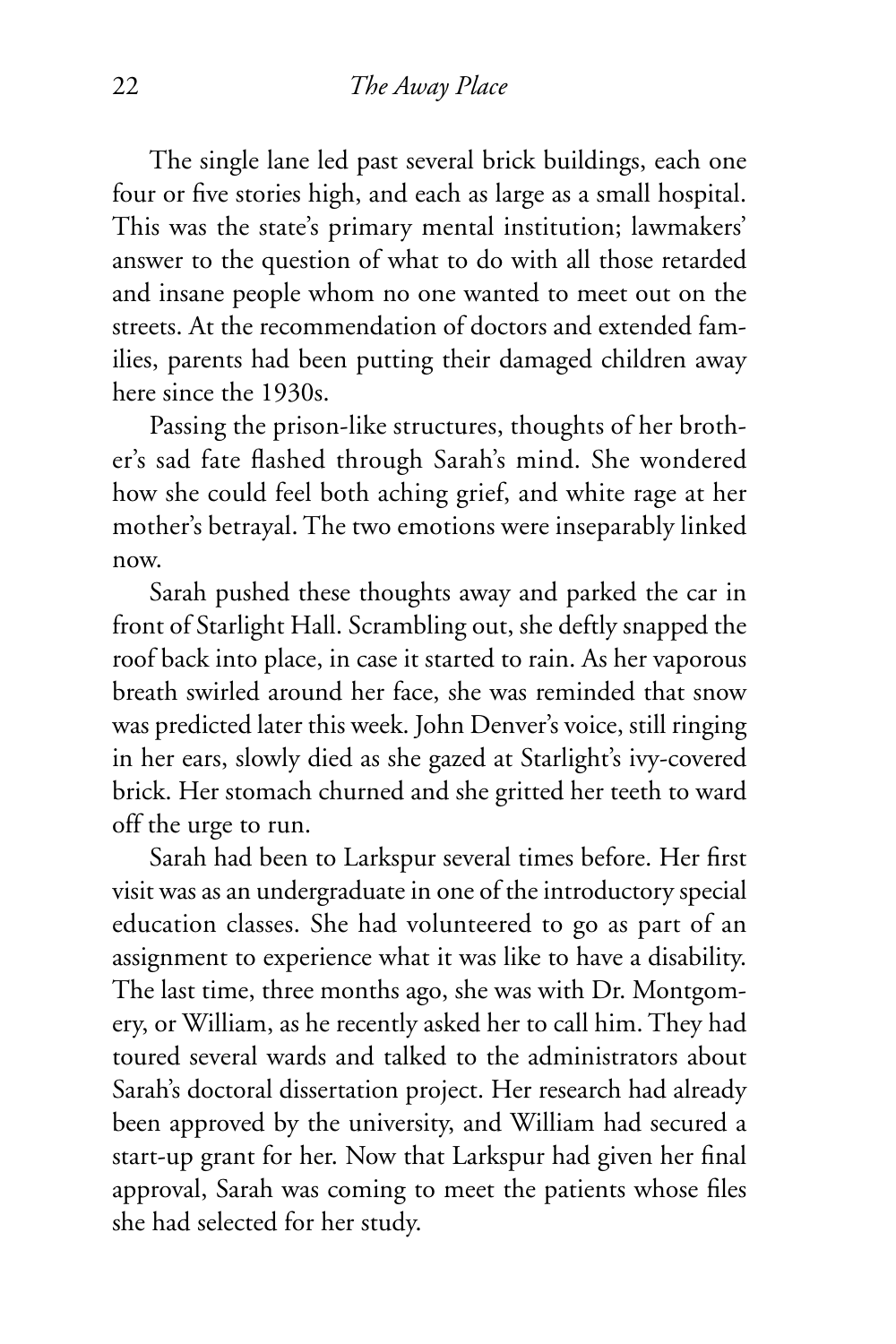The criteria for her subjects included only patients with immeasurably low IQ's or those lower than fifty, if they were testable; "imbeciles" was the pejorative term that thankfully was falling out of common use. Sarah's subjects had to be ambulatory and toilet trained, have no serious health problems and take no medications for behavior control. Through her study, Sarah hoped to show that even the severely disabled could make it in the community, given adequate support.

Readjusting the stocking cap tightly over her mass of dark curls Sarah strode quickly up the stone steps to the gray metal door of Starlight's entrance. She buzzed the doorbell. *How strange to hole people up like this,* she thought again. She watched through the reinforced window as a technician, a.k.a. tech, the institutional euphemism for an untrained, low paid assistant, strode down the wide corridor toward her with a large ring of keys. The tech, a thin white man with bad teeth, opened the door. Immediately the smells of disinfectant and urine accosted her. Moaning and low, repetitive thumping sounds could be heard from within.

"Hi," Sarah said, trying to sound at ease, her heartbeat rapid. She pulled out a paper from her backpack. "I'm here to see some of the residents. I have a letter of permission here from …"

"Come on in." The tech held the door open and nodded her in without asking to see her paperwork. He led her down the tiled hallway to the dayroom.

Sarah forced herself to follow.

The dayroom, the main living area in each ward, was an open area where a dozen or so obviously disabled men and women sat on worn out furniture or lay on the tile floor. The room was bleak, like all the wards she had visited, and Sarah noticed with distaste the sickly green walls spotted with dirty smudges. A TV was mounted high on the wall and a cartoon show blared. Several residents were engaged in self-stimulating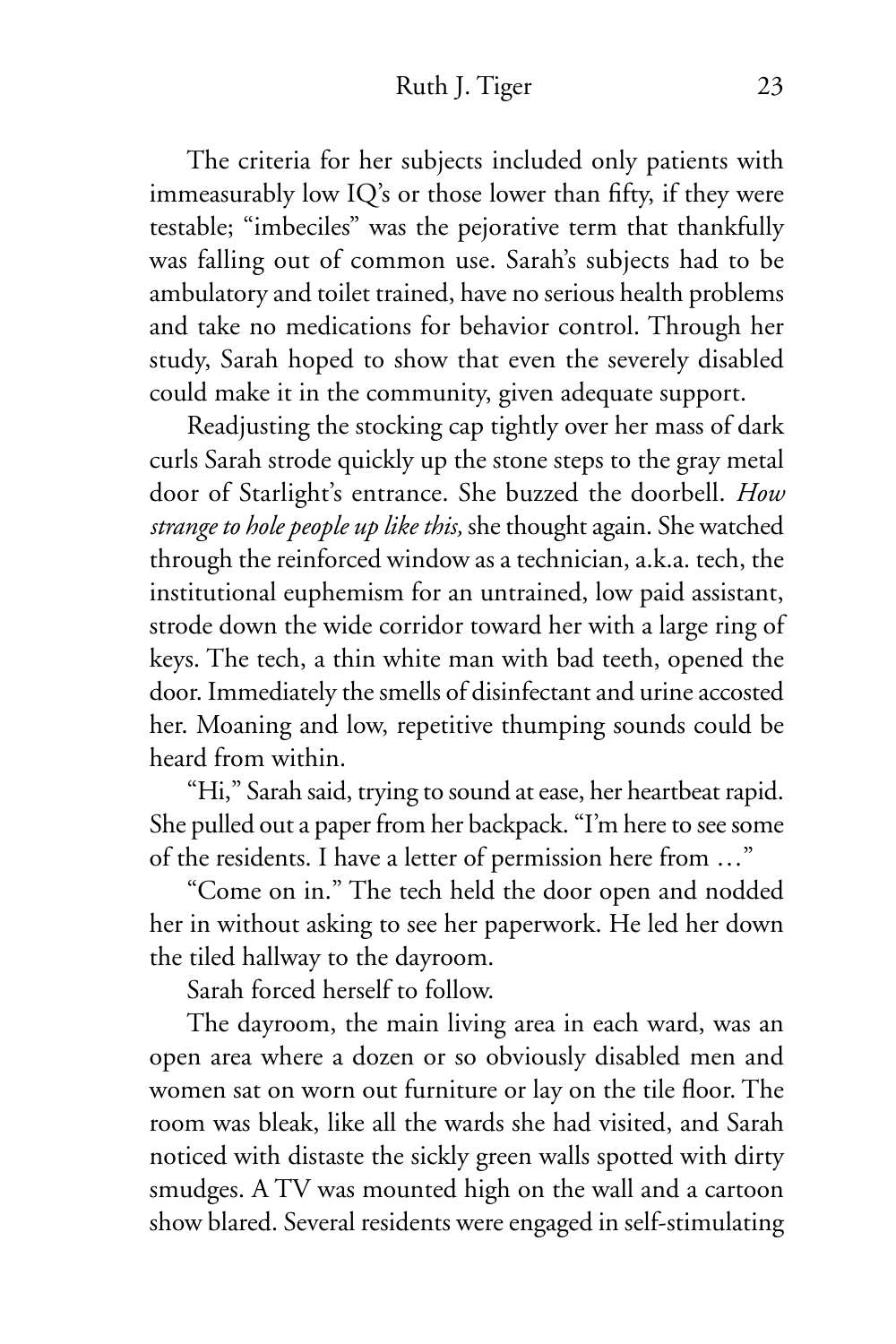activities—one man lay flat on his back dangling a piece of shiny foil a few inches over his eyes and a woman with clouded eyes sat cross-legged on a wooden chair tossing her head back and forth in a figure-eight pattern. These were the things that had bothered Sarah most on her previous visits, people with nothing to do all day, just wasting their lives.

Without saying more, the sleazy tech pointed to the nurse's counter. Sarah presented the letter she had received from the director of Larkspur, Dr. James Balhalla, to the heavy-set black woman seated behind the counter.

"I'm Sarah Richardson from the university and I have a letter here from Dr. …"

"I'm Cookie. I heard you was comin' today," the woman interrupted. "The boys you want to talk to are here in the dayroom. I'll show you."

Cookie came out through a locked half-door and walked over to the only two residents who were actually watching *Bugs Bunny*. Both men had Down Syndrome. The bigger one had his arm slung around the shorter one. They sat cross-legged on the vinyl-covered couch, the smaller one repeatedly tapping his baby finger against the opposite thumb in a rhythmic, waving motion. They were dressed in clothing that looked a size too big, but at least they looked clean.

Cookie addressed these two loudly. "John! Lonnie! You have company." She had to amble over and tap the larger one on the shoulder to get his attention. "This is John," she told Sarah over her shoulder. "This one folded up like a pretzel is Lonnie. I'll find the others for you when you're ready."

John turned toward Sarah and slid his arm off Lonnie's shoulder. He stood up. Lonnie stared up at her, his tongue bulging into his cheek as he noisily chewed on it.

Sarah couldn't help but think of the brother she had never met. *What would he look like now, if he were alive? Down Syn-*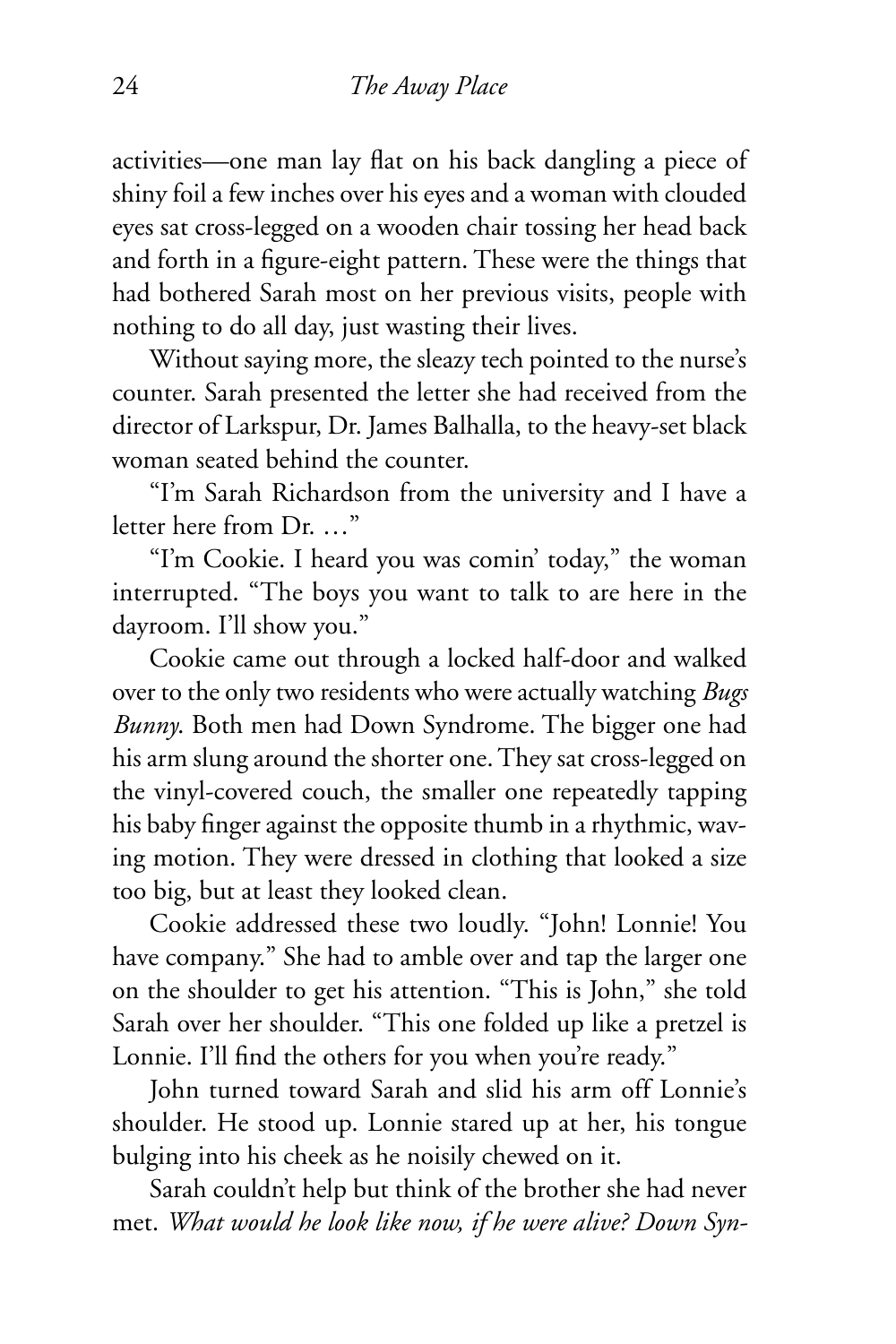*drome people looked like they could be related to one another. He would look pretty much like this,* she thought as she extended her hand.

"Hi, John. My name is Sarah. I'm wondering if I can talk to you."

"Hi, Sawah," John said. He shook her hand enthusiastically.

"And this is your friend, Lonnie?" Sarah bent down to shake Lonnie's hand, as well. Lonnie stopped tapping long enough to shake the tips of her fingers before resuming his rhythmic tapping.

Sarah turned to Cookie. "Where can I sit down to talk to John and Lonnie, preferably away from the TV?"

"Back in the lunchroom would be okay. Down the hall and to the left." Cookie pointed. "Go with her now, Johnny. And take Lonnie with you. You boys be good."

Sarah walked with them back to a small room off the main hall. She found her heart hammering again, inexplicably. Reading the records was one thing, but thinking of actually taking these men out of the institution, where they had lived all their lives, was another. What if they didn't do well? What if this experiment didn't work? She remembered William's words that were her inspiration, "These places should never exist. People with disabilities have just as much right as anybody else to a life in a real home with people who care about them. Your work can make this happen, Sarah." That's why she was here.

She opened the door to the smallish lunchroom for John and Lonnie. Only one other resident was here, an extremely short man with misshapen arms and fingers standing with his back to them. He looked out the window and did not turn around when they came in.

Sarah motioned them to one of the three round tables and they sat down. Lonnie managed to perch cross-legged on his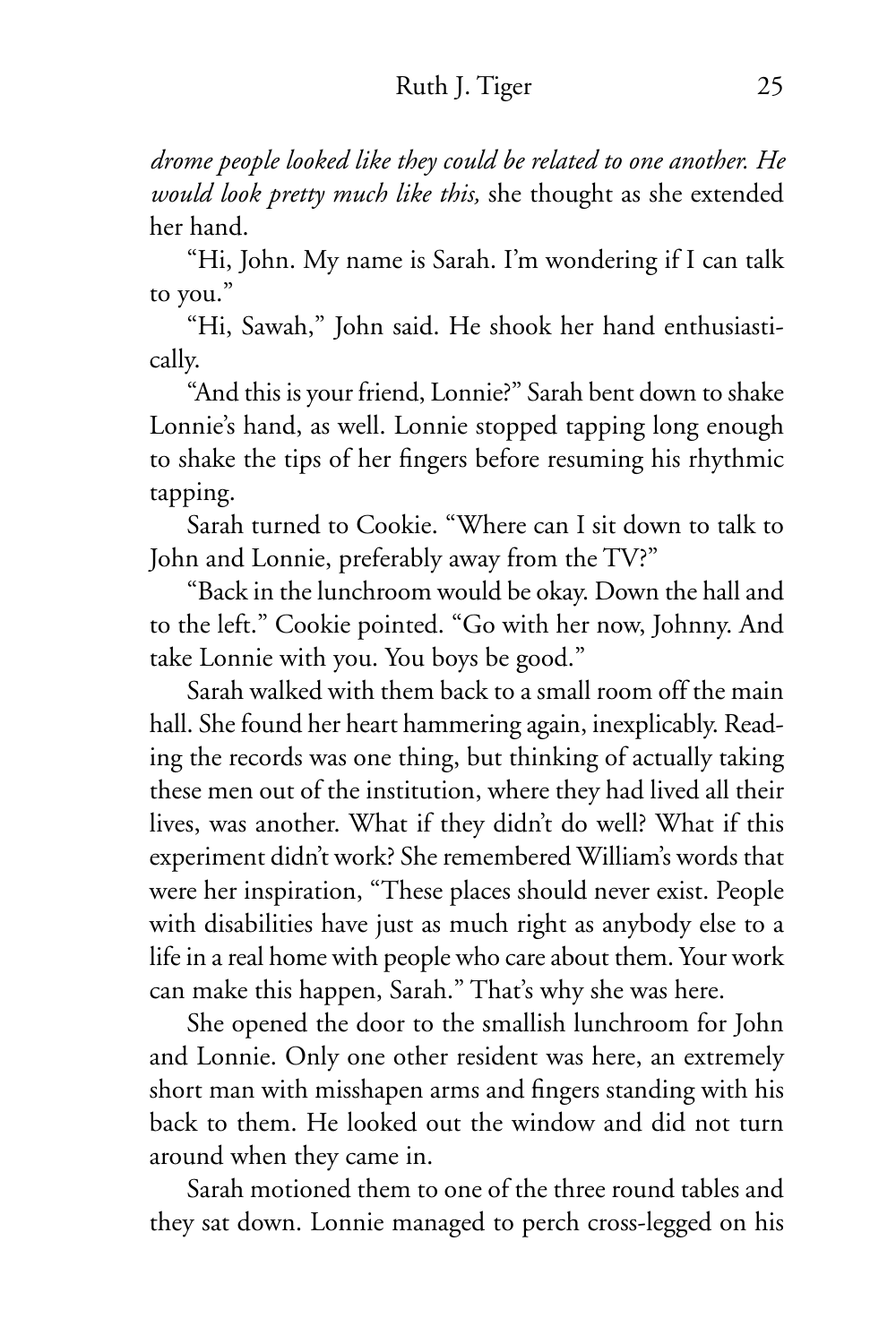chair. He began to flip his fingers once again, back and forth, back and forth in a long practiced pattern.

"I have something I need to talk to you two about," Sarah said, pulling off her cap and unconsciously running her fingers through her disheveled hair to fluff it. Her voice quavered slightly. "I am starting a group home in town. It's a place where people like you and Lonnie can come and live in a house in the community. It's a home where you will have your own bedroom and you will learn to cook and clean and take care of yourselves. You'll have a job, too. I'd like you and Lonnie to come and live there. What do you think?"

"Huh?" John gave her a puzzled look. He stared at her face through his slanting eyes. Sarah noticed the flatness of his nose, his open mouth and large tongue, classic signs of Down Syndrome.

She tried again, more simply. "The group home is a house, like on TV, a home for you and Lonnie to live in and to have a normal … have a sort of family, away from Larkspur."

"Us yive he'e, Sta'yight," John stated matter-of-factly.

"I know, John. You live here now, but this is a chance to move to a new house, a better place where you would have more … more fun. You would get to live in a nice house in town." She knew she was repeating herself but she wasn't sure how else to explain it.

John smeared his finger in something sticky on the table and licked it off.

Sarah cringed inwardly.

"Away Pwace?" he asked, licking all sides of his finger.

"Away place? Yes, it's a place away from here. I'll be there, too. We'll work together and I'll teach you how to do new things like shop, go bowling, go to the Y … here. Let me show you a picture."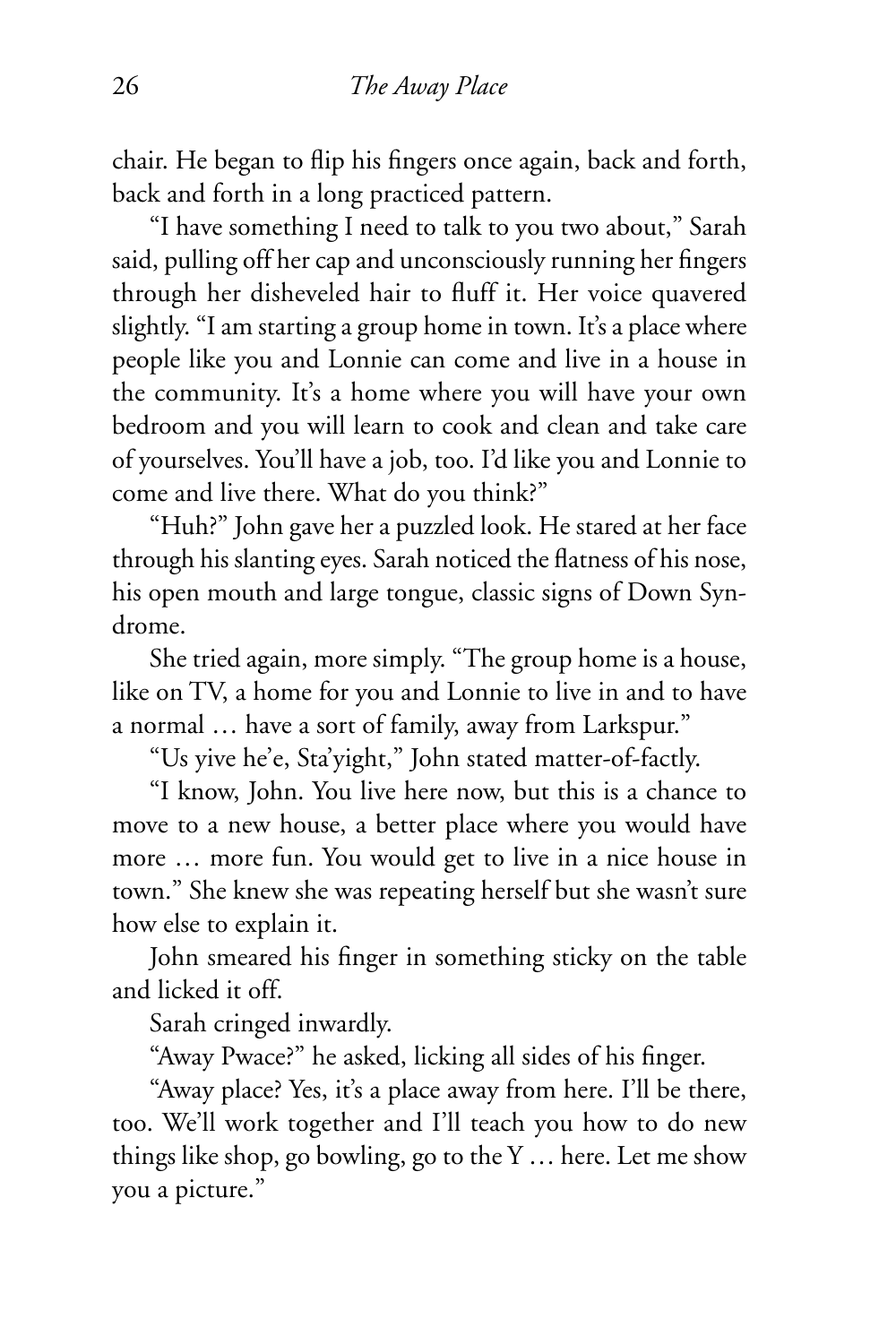Out of her backpack she pulled a snapshot of the stone house she had leased for her two-year project. According to her background research, nothing like this had been done before, so she told the landlord that she was renting to students. The house was spacious, with four bedrooms, and three bathrooms, one on each of the three floors. The expansive living room looked out over an ample front porch supported by pillars. Sarah loved the house from the first moment she saw it.

She scooted closer to John. "This is the living room," she pointed to one of the windows, "and the bedrooms are upstairs. You can share a room with Lonnie, if you like."

John nodded and touched the picture, showing some interest now. He handed the picture to Lonnie. "Yook, Yonnie, Away Pwace."

"I talked to Winifred Brecht, the assistant director about it. We've decided to have you and Lonnie, Mick Reimer, and Peter Brown all come to live in my new group home. And one more guy, Ricky, from another ward."

John looked at her breasts, braless beneath her tie-dyed T-shirt, and poked her breastbone with his finger. "You girl?"

"Yes, I'm a girl." She pulled her jacket over herself and reddened. "Do you know Mick and Peter?"

"Yep. Dummies."

"Oh, they're not dummies. They're, they're … it's not polite to say dummies, John."

"Oh yeah," John rolled his eyes and nodded his head, "dem dummies!"

Sarah smiled in spite of herself and covered her mouth with her hand. What was it about these guys? She liked them already. No pretense here, no wondering what they thought.

She went on, "The house is in a quiet neighborhood and only two blocks from a park. There's a little store at the corner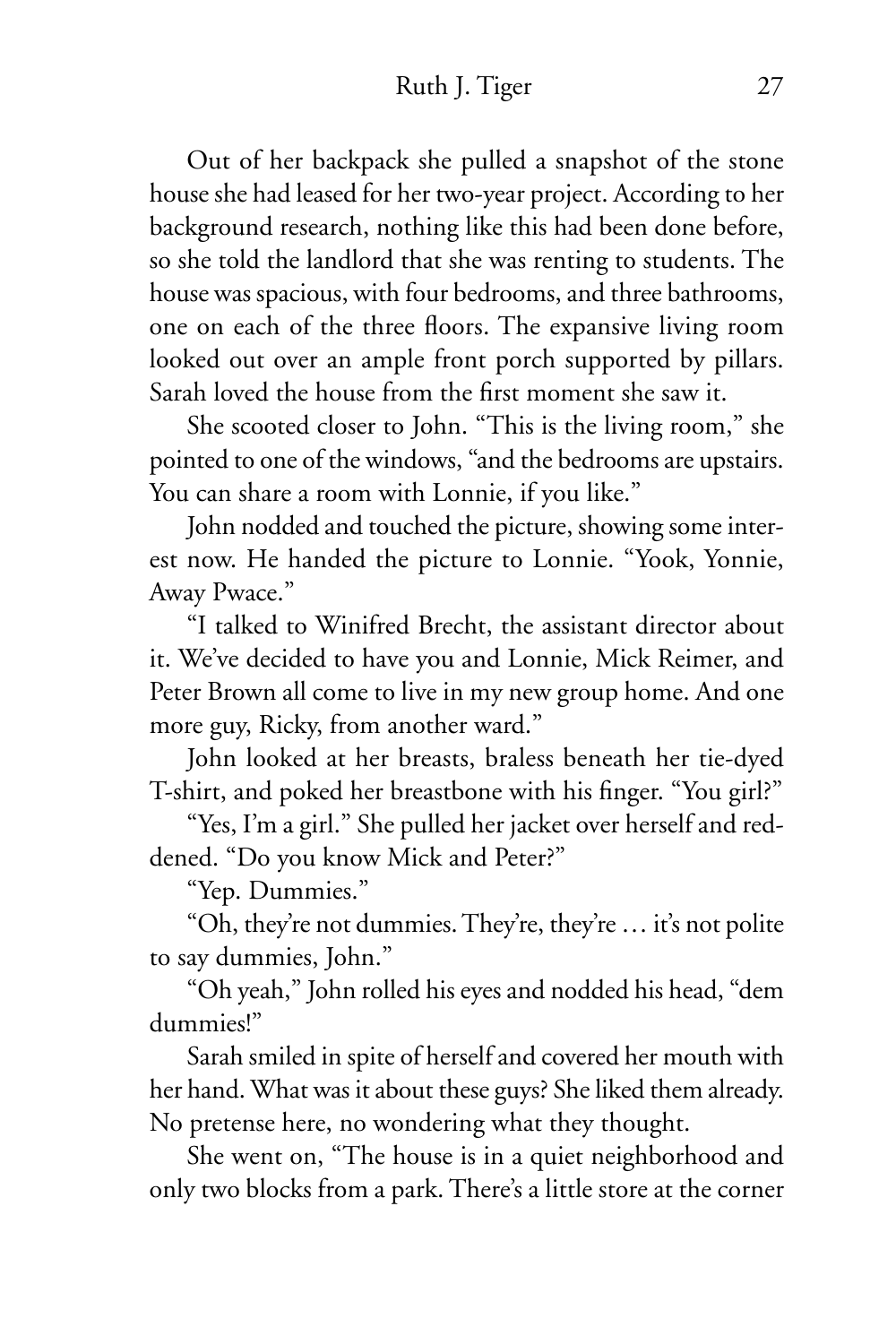where you will be able to go to buy things like pop and treats."

"Buy candy?" John's face brightened.

"Yes! You'll have a job and earn real money."

"Money? Ba'hawa bucks?"

"Bahawa bucks? No, dollars. You can spend them on things you want. We'll do things together like go to the movies, swim, go to the gym …"

John interrupted, "Mean Man de'e?"

"Mean man?" Sarah raised her eyebrows. She imagined there were a lot of mean men here, those hardened techs who had worked at Larkspur for years and treated these grown men and women like children. Or worse yet, abused them. John and Lonnie's crumpled ears were evidence of this. There were all kinds of stories about what happened in the wards of Larkspur where no one saw, and no one squealed. "No. No mean men."

"Good." John smiled. "'K. Go Away Pwace. Wif you!" He grabbed her hand and then unexpectedly leaned over and kissed her cheek.

Sarah laughed and patted his arm. "Great! You'll be fun to work with and I'm sure you'll like it there." *John is going to do well,* she thought. He was the one who could talk, so he would be her star pupil. "How about you, Lonnie?"

John held his hand up to stop her from talking. "Me do," he said, licking his lips. He poked two fingers from Lonnie's eyes to his own, signing, "Look," then he explained to Lonnie, "Yonnie, Sawah take us Away Pwace. Me go, you go." John pointed from himself to Lonnie. "'K?"

A smile crept slowly over Lonnie's face and he screeched, "Eeeeee!"

John patted his back. "Him go." He stood up and pulled Lonnie to his feet. "Come on, Yonnie. Us go Away Pwace."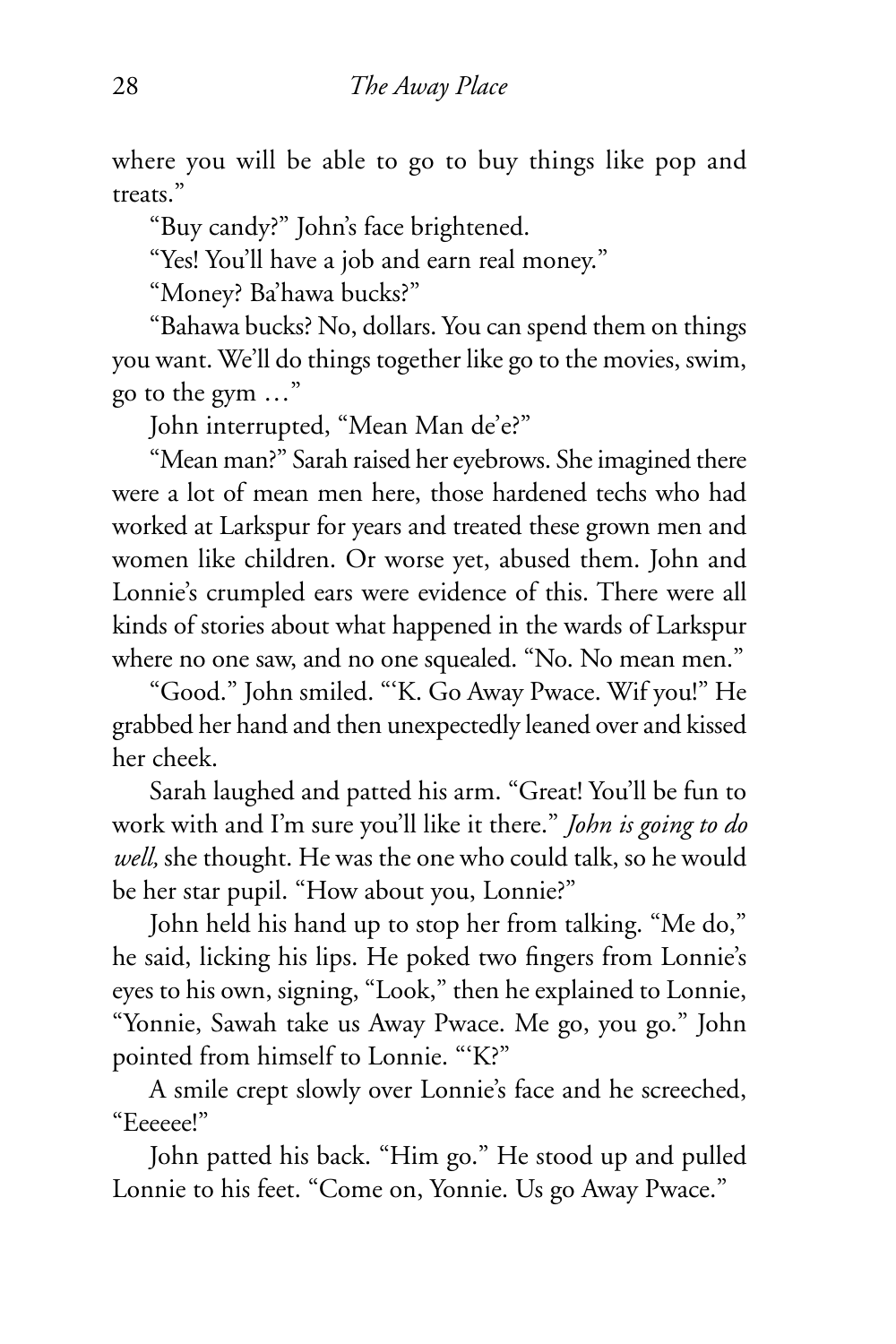"Oh, wait a minute!" Sarah gripped John's forearm. "We aren't going right now. In fact, it will be a couple of weeks before we can get the paperwork done. I'll come back and get you when it's time to move, okay?"

John's face fell. "Not go Away Pwace?"

"Yes, but not today. I'll come back." She squeezed his shoulder and smiled. "Really, I'm coming back for you."

John looked dubious. Sarah shook their hands again and thanked them. She wondered what they understood and whether they would remember this conversation when she came back to get them. John had a good chance of making progress from what she had read. He was cooperative and already held a job. Lonnie was his faithful sidekick, and though more limited, had few behavior problems. She was more worried about the other two she had picked from Starlight, the ones she needed to see next. Peter and Mick had a history of difficult behaviors and she knew they would present the biggest challenge to her and her university work study students.

Sarah followed John and Lonnie back to the dayroom where they returned to their TV show.

A little balding man with sagging red eyes hurried over to Sarah and grabbed her around the waist.

Sarah pushed him away and took his hand, instead. "Hi, I'm Sarah. I like to shake hands." His hand was sticky.

"Hi! I Jackie! I like you!" He dug in his pocket and pulled out a penny. "I have money in my pocket!" He shouted this as if it was a total surprise to him. He shook the penny in Sarah's face. "I have money in my pocket!"

"That's great, Jackie," Sarah said, taking a step backward.

Cookie rescued her. "Jackie likes girls." Then to Jackie she said, "Leave her alone. Go show Marley your penny."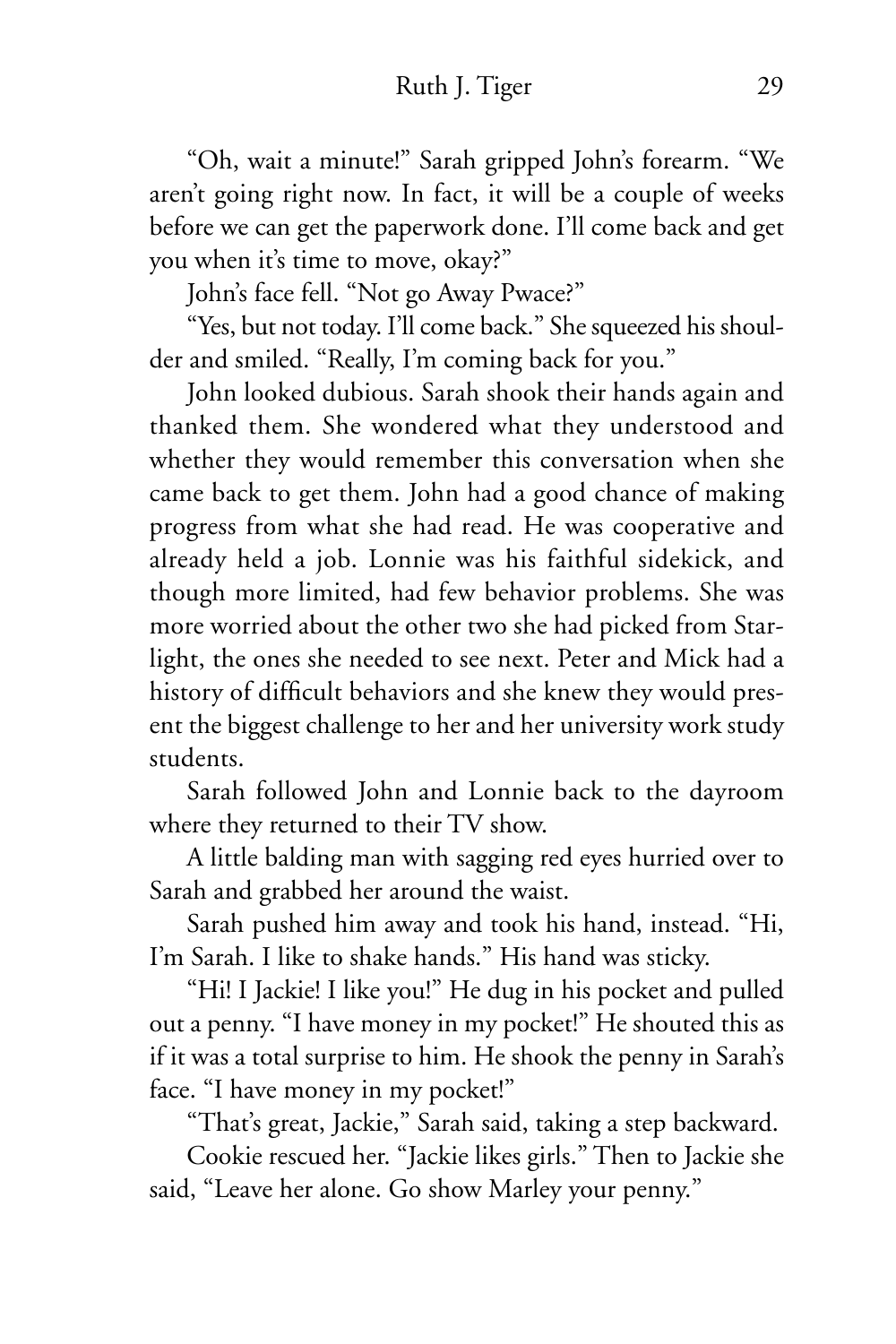Jackie stuck the penny into his pocket but wouldn't leave. He stood by Sarah staring at her breasts, his mouth hanging open.

"Don't stare, Jackie," Cookie said. Then she asked, "Who do you want to see next?"

"Peter Brown, then Mick Reimer," Sarah answered, zipping up her jacket.

Cookie led her to Peter and warned her not to touch him. Sarah knew from the records that he was extremely sensitive to being touched.

Peter's carmel-colored skin was marked with scars around his temples and forehead. He stood in the hall by the office door rocking vigorously. Sarah had heard that they called this movement the Larkspur Dip, a stereotypical behavior that she had seen in a couple of other wards. Peter leaned forward on one foot flapping his arms wildly, then leaned back briefly only to rock violently forward again, shaking his head, eyes closed. He was oblivious to the others in the room. He reminded her of a caged tiger senselessly pacing back and forth.

Sarah approached him cautiously and waited. Catching a glimpse of her during one of his head dips Peter suddenly stopped. He folded his arms, his hands tucked into his armpits, and looked away. He was tall and lanky, with thick curly hair that looked like it hadn't been cut for several months. He squeezed his eyes shut and his narrow face was pinched, as though her attention was painful to him.

"Hi, Peter. My name is Sarah. I've come to talk to you." No response.

"Peter, I won't touch you," she said, clasping her hands behind her. "I just wanted to meet you and let you know ..."

Peter turned his back to her. She moved around to try to look into his face, to find his eyes, but each time she moved, he spun away. She knew that Peter didn't talk and probably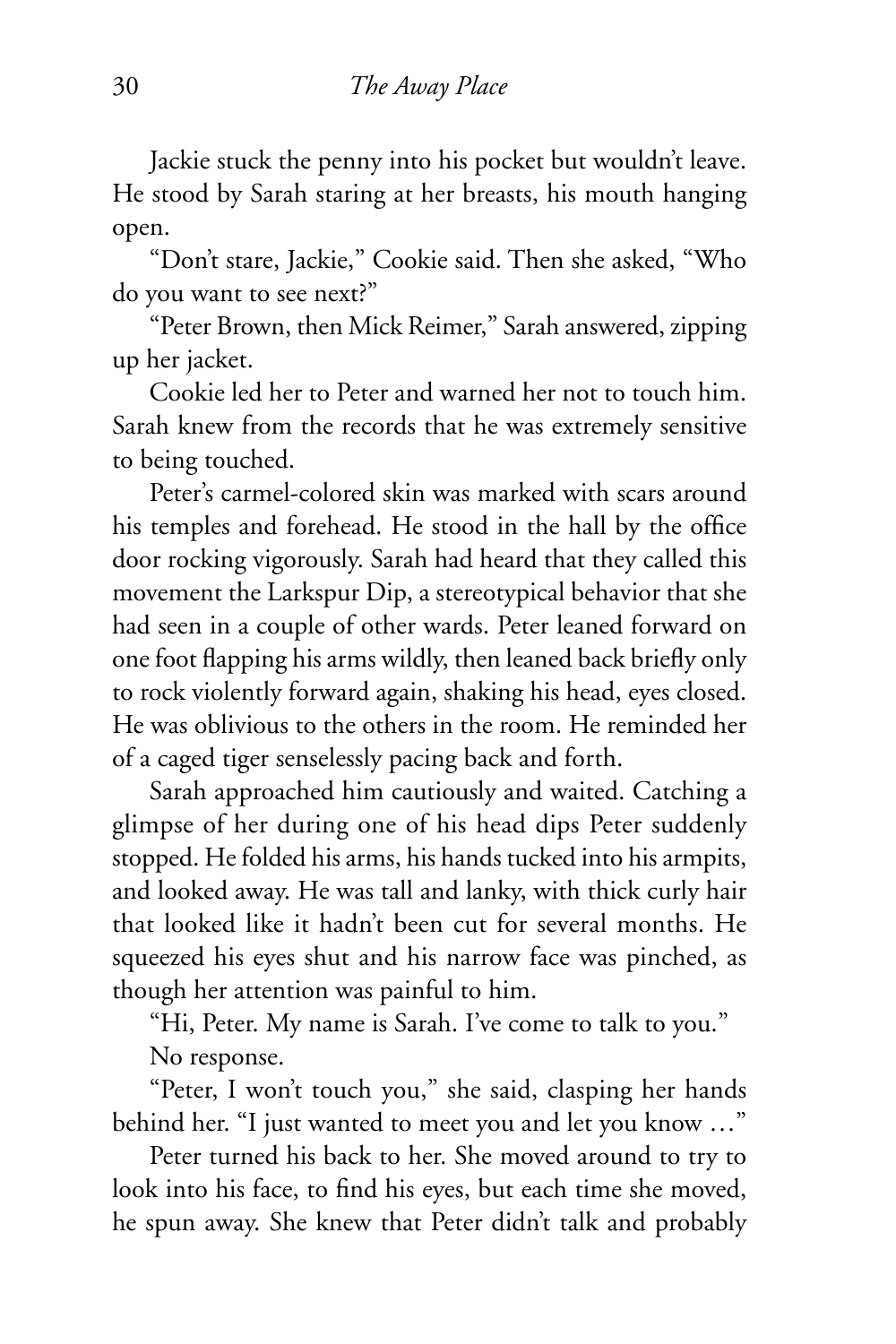wouldn't understand what she was going to tell him anyway. He was autistic, untestable. No one knew what he understood though his records reported that sometimes he had done unexpected things when asked.

She decided to explain anyway, more for Cookie's benefit than for Peter's, "I just wanted to let you know that I want to be your friend and I would like you to come to live in my new group home. I know you may not understand, but I think you'll like it there. I'm looking forward to working with you, Peter." She held her hand out toward him.

Without looking at her, Peter tentatively pushed his hand forward and shook her hand ever so briefly. Then his hands snapped back into place in his armpits.

"Very good, then!" Sarah smiled and turned away, thinking to herself, *We'll give you things to do besides the Larkspur Dip. Eventually, you will be glad you're out.* Of course, she knew there would be adjustments. But look how well they were responding to her, a stranger! Not nearly as hard as she had expected.

Cookie pointed out Mick next. He lay on the floor under a table rubbing the linoleum with his fingers. Sarah sat down confidently beside him. She tried to talk to him as she had the others, but each time she came close he scooted away from her.

"Mick, Mick! Come back! I just want to introduce myself." She tried to follow him along the floor but he jumped up and stumbled awkwardly toward the latrine, his hands shoved deep into his pockets. He almost tripped and Sarah caught her breath. Somehow he recovered his footing and disappeared.

Wondering whether to pursue him or not, Sarah stood up.

"Mick ain't gonna talk to you," Cookie said. "He's a wild one, he is. He's got his pockets full of pencils. God knows where he gets them all. He breaks them into tiny pieces and hoards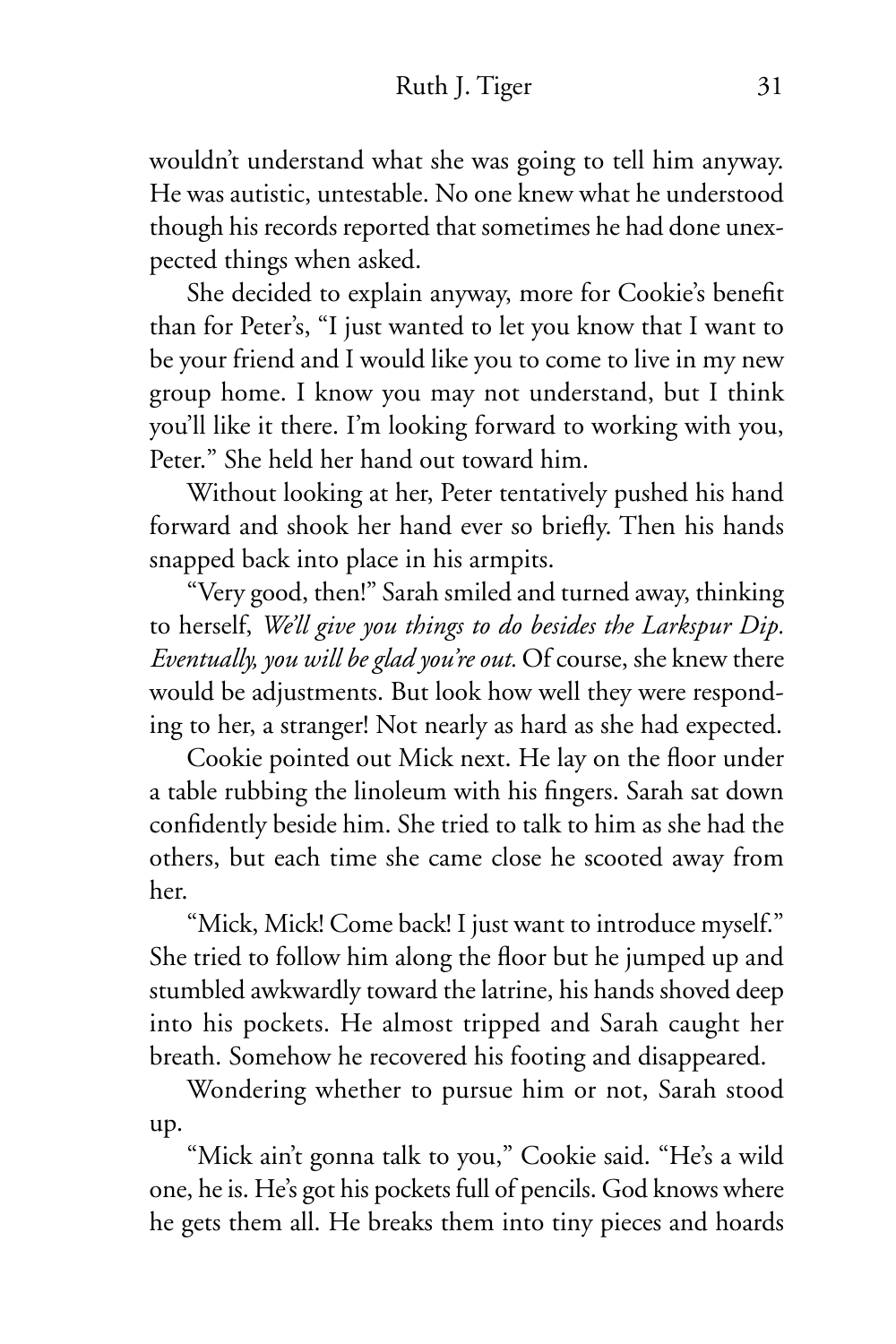them like they was the best thing this side of heaven. If you try to take them away from him he'll whack you. Just warning you. You should take Barney instead." She pointed to a very tall man draped over the arms of an overstuffed chair. He was so large he dwarfed the chair like Alice in wonderland.

"Thanks for the warning, but I already have clearance on these four." Sarah didn't look at Cookie. She didn't need any advice at this point.

Cookie gave her two-cents, anyway. "If I was you, I wouldn't even have any pencils around with Mick. You can't hide 'em from him. If he finds 'em, they'll be broke up into little pieces and stuck in his pockets. That's the main thing about him. Oh, and Mick likes to eat—you're gonna have to watch him. He'll eat anything, and I mean anything. It don't even have to be food. He'll stuff his mouth 'til he chokes. And he steals food from others."

Sarah nodded uninterestedly, trying not to encourage Cookie. She had read about his hoarding behaviors and had an idea of the treatments that she wanted to try. It was a matter of training and finding the right reinforcement. She would soon cure Mick of hoarding.

"Oh, and be careful how you touch Peter," Cookie continued. "Don't touch him, especially when he's not looking at you, or anytime, if you can help it. Otherwise, he'll beat the crap out of himself."

Sarah smiled absently. She had been reading about desensitization programs, exposing the subject to a variety of textures for longer and longer periods of time so he would eventually tolerate touching. "Uh huh," she murmured, watching a woman whose blouse collar hung over her bare shoulder thump her head against the wall.

Cookie finally got the hint. "Well, the rest you just got to learn for yourself, I guess." She walked away shaking her head.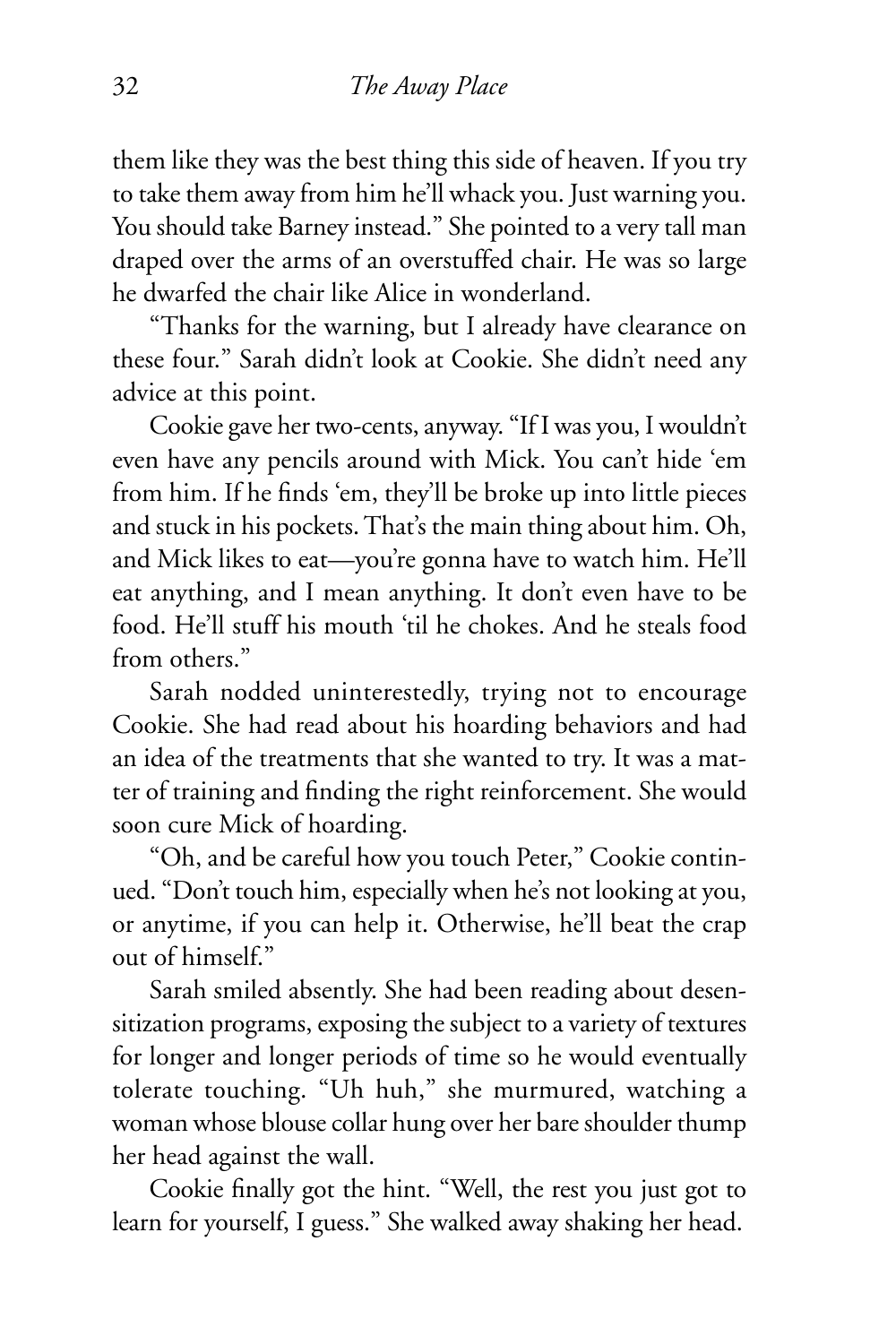Sarah felt a twinge of guilt for not listening to her, but she didn't want her plans tainted by Cookie's homespun treatments. "Thanks," she called to Cookie, too late to make her change course.

Sarah pulled on her cap and started for the door. "I have to rush off to Moonbeam to see my other client. Dr. Balhalla said the van will bring them down when the home is ready, so I guess I won't be back."

Cookie shrugged her shoulders. "Okay, whatever you say."

Sarah thought she heard Cookie whisper sarcastically, "Miss hoity toity," under her breath.

Somewhat chagrined, Sarah approached the greasy tech with the ring of keys, "I'm ready to go. Can you let me out?"

"Sure." He set aside his mop and walked with her down the hall. As he unlocked the door he said, "You sure you know what you're doin', little lady? These guys ain't easy and they ain't never been out of here."

"I know. That's why I picked them." Sarah slipped on her gloves, anxious to leave. "I've done a lot of research and I think we'll be able to help them adjust to living in the community. In fact, I think they have a right to be out there … instead of in here. That's what I hope to prove."

"Well, good luck. It ain't no picnic in here sometimes." He opened the door for her to pass through. "Nope, it ain't no picnic, that's for sure."

"Which building is Moonbeam again?" she asked. These institutional monstrosities all looked alike.

"The third one," he said, pointing down the path to the right. He got so close Sarah could smell his tobacco breath. "Who ya lookin' for?"

Sarah stepped away from him. "Ricky Johnson. I've already met him, but I thought I'd stop in and say hi. He's my high functioning client."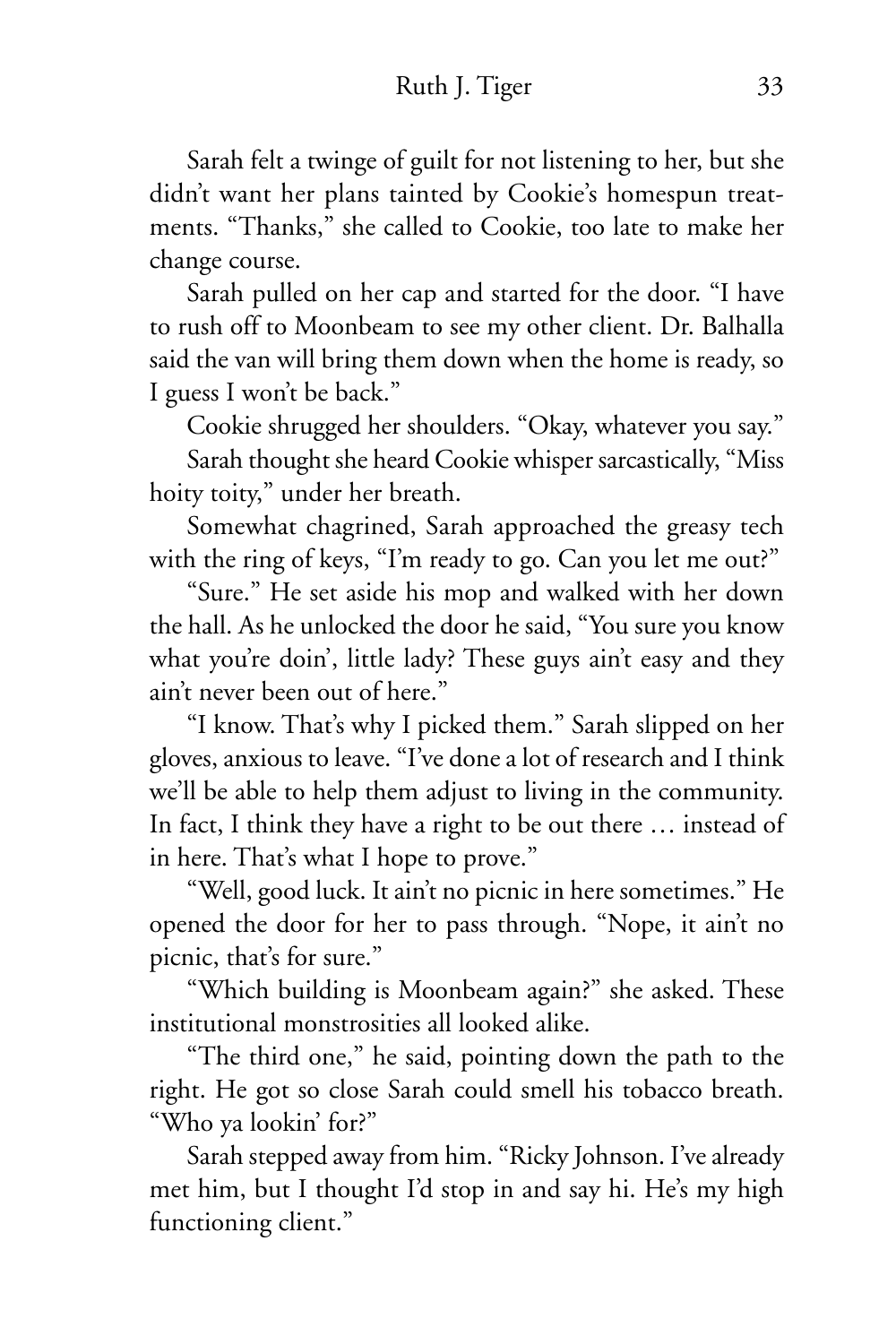The tech let out a howl of delight. "That's a good one! Ricky, high functioning! Don't know what records you saw but he's just plain trouble."

Sarah smiled faintly. "No, really. Winifred thought he would do well."

"I'd say he's gonna hurt somebody, but what do I know? I guess you'll find out, won't you!" He chuckled and shook his head, withdrawing into the ward and locking the door.

Sarah headed toward Moonbeam breathing deeply to clear her lungs of disinfectant. The icy air almost took her breath away.

*I can't wait to get them out of this depressing place,* she thought. She was irritated that the slimy tech had laughed. And what hadn't Winifred told her about Ricky? She tried to imagine Peter doing the Larkspur Dip in the kitchen of the grand old home, or Lonnie's thick tongue dripping saliva down his shirt at the dining room table. She thought of Mick crawling on his hands and knees, searching the newly laid carpet for pencils.

Then she thought about her brother again. Why hadn't her mother told her about him—until she was dying? Tears brimmed in her eyes. She changed her mind about visiting Ricky and broke into a run toward her car. Despite the cold, she flipped down the roof and wrenched the gearshift into reverse. Sarah careened out of the Larkspur drive letting the wind dry her tears.